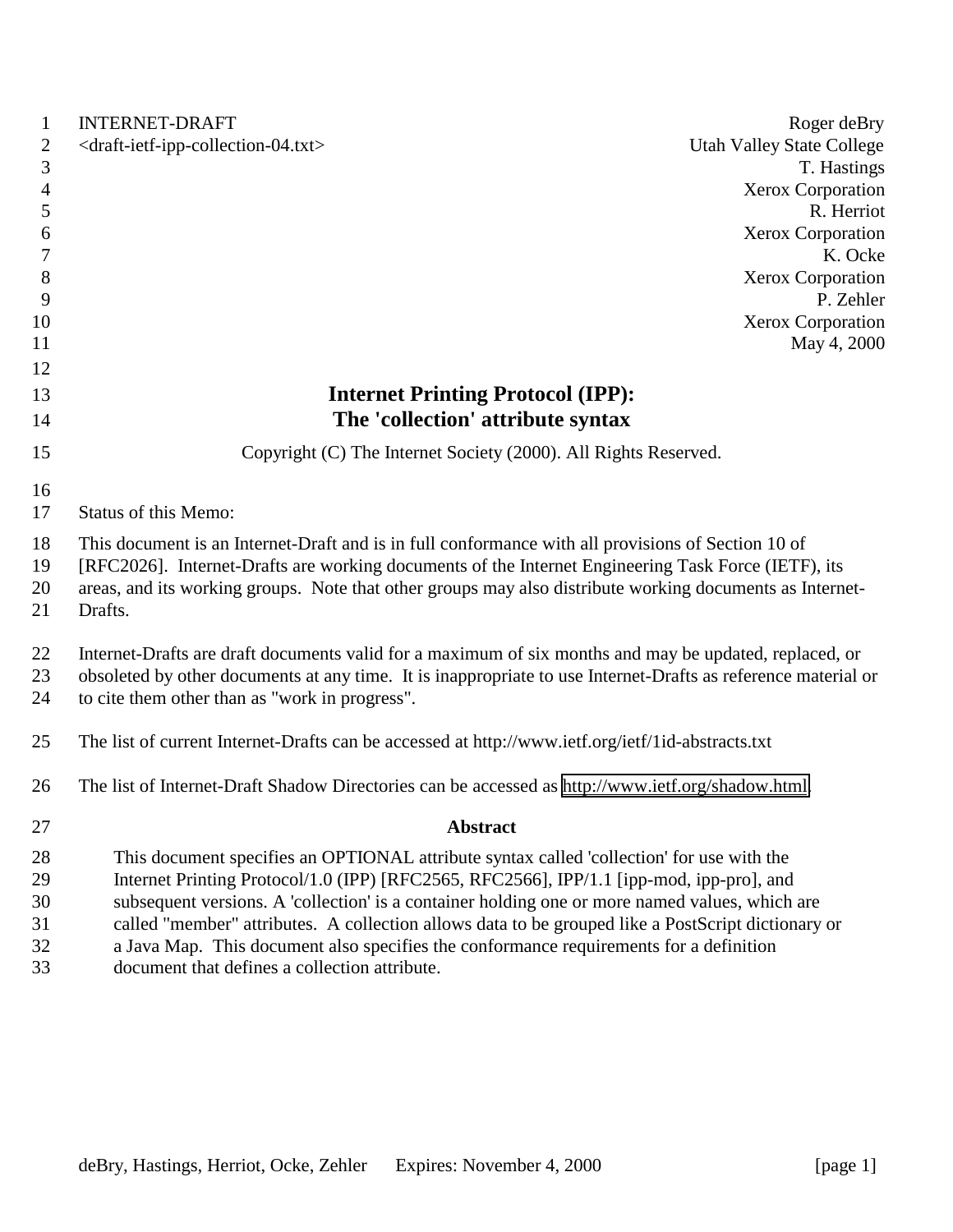- The full set of IPP documents includes:
- Design Goals for an Internet Printing Protocol [RFC2567]
- Rationale for the Structure and Model and Protocol for the Internet Printing Protocol [RFC2568]
- Internet Printing Protocol/1.1: Model and Semantics (this document)
- Internet Printing Protocol/1.1: Encoding and Transport [IPP-PRO]
- Internet Printing Protocol/1.1: Implementer's Guide [IPP-IIG]
- Mapping between LPD and IPP Protocols [RFC2569]
- 

 The "Design Goals for an Internet Printing Protocol" document takes a broad look at distributed printing functionality, and it enumerates real-life scenarios that help to clarify the features that need to be included

- in a printing protocol for the Internet. It identifies requirements for three types of users: end users,
- operators, and administrators. It calls out a subset of end user requirements that are satisfied in IPP/1.0. A
- few OPTIONAL operator operations have been added to IPP/1.1.
- The "Rationale for the Structure and Model and Protocol for the Internet Printing Protocol" document
- describes IPP from a high level view, defines a roadmap for the various documents that form the suite of

IPP specification documents, and gives background and rationale for the IETF working group's major

decisions.

The "Internet Printing Protocol/1.1: Encoding and Transport" document is a formal mapping of the abstract

operations and attributes defined in the model document onto HTTP/1.1 [RFC2616]. It defines the

encoding rules for a new Internet MIME media type called "application/ipp". This document also defines

the rules for transporting over HTTP a message body whose Content-Type is "application/ipp". This

document defines a new scheme named 'ipp' for identifying IPP printers and jobs.

The "Internet Printing Protocol/1.1: Implementer's Guide" document gives insight and advice to

implementers of IPP clients and IPP objects. It is intended to help them understand IPP/1.1 and some of the

considerations that may assist them in the design of their client and/or IPP object implementations. For

example, a typical order of processing requests is given, including error checking. Motivation for some of

the specification decisions is also included.

The "Mapping between LPD and IPP Protocols" document gives some advice to implementers of gateways

between IPP and LPD (Line Printer Daemon) implementations.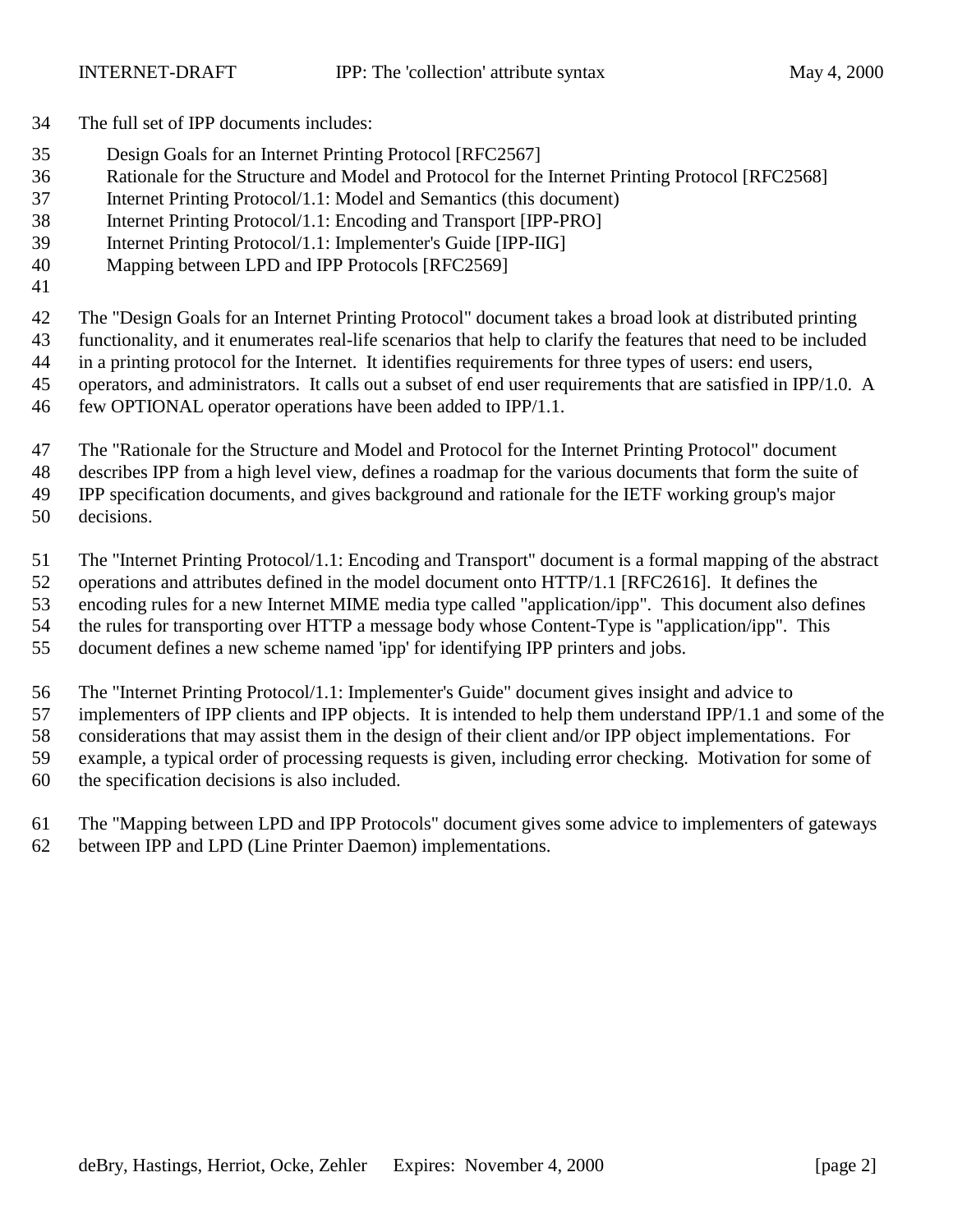98

99

100

| 63       | <b>Table of Contents</b> |  |
|----------|--------------------------|--|
| 64       | 1                        |  |
| 65       | 2                        |  |
| 66       | 3                        |  |
| 67       |                          |  |
| 68       |                          |  |
| 69       | $\overline{4}$           |  |
| 70       |                          |  |
| 71       |                          |  |
| 72       | 5                        |  |
| 73       |                          |  |
| 74       | 5.1.1                    |  |
| 75       | 5.1.2                    |  |
| 76       |                          |  |
| 77       |                          |  |
| 78       |                          |  |
| 79       | 6                        |  |
| 80       | 7                        |  |
| 81       |                          |  |
| 82       |                          |  |
| 83       | 8                        |  |
| 84       | 9                        |  |
| 85       | 10                       |  |
| 86       | 11                       |  |
| 87       | 12                       |  |
| 88       | 13                       |  |
| 89       | 14                       |  |
| 90       | 15                       |  |
| 91       | 16                       |  |
| 92<br>93 | 17                       |  |
|          |                          |  |
| 94       | <b>Table of Tables</b>   |  |
| 95       |                          |  |
| 96       |                          |  |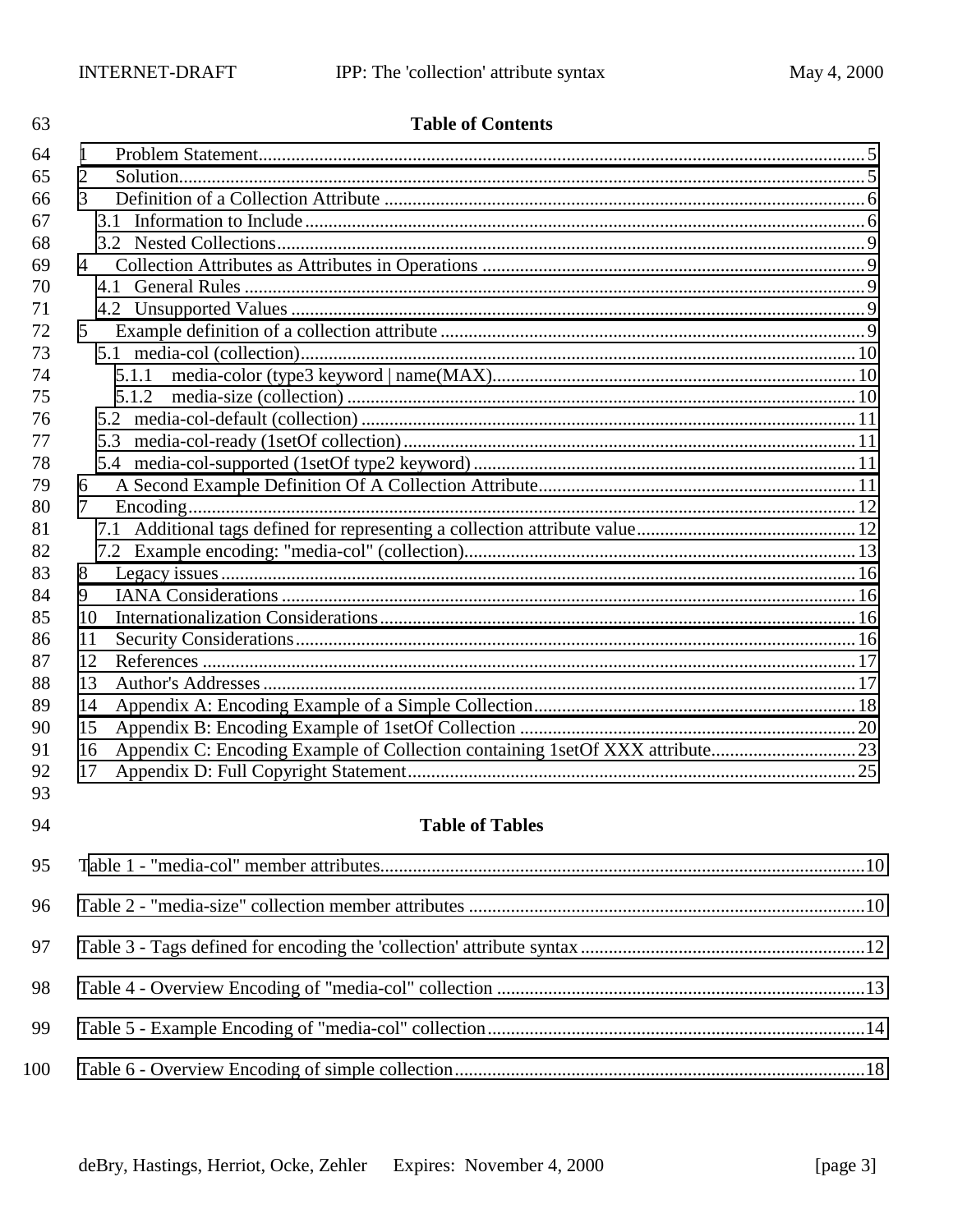|     | <b>INTERNET-DRAFT</b> | IPP: The 'collection' attribute syntax | May 4, 2000 |
|-----|-----------------------|----------------------------------------|-------------|
| 101 |                       |                                        |             |
| 102 |                       |                                        |             |
| 103 |                       |                                        |             |
| 104 |                       |                                        |             |
| 105 |                       |                                        |             |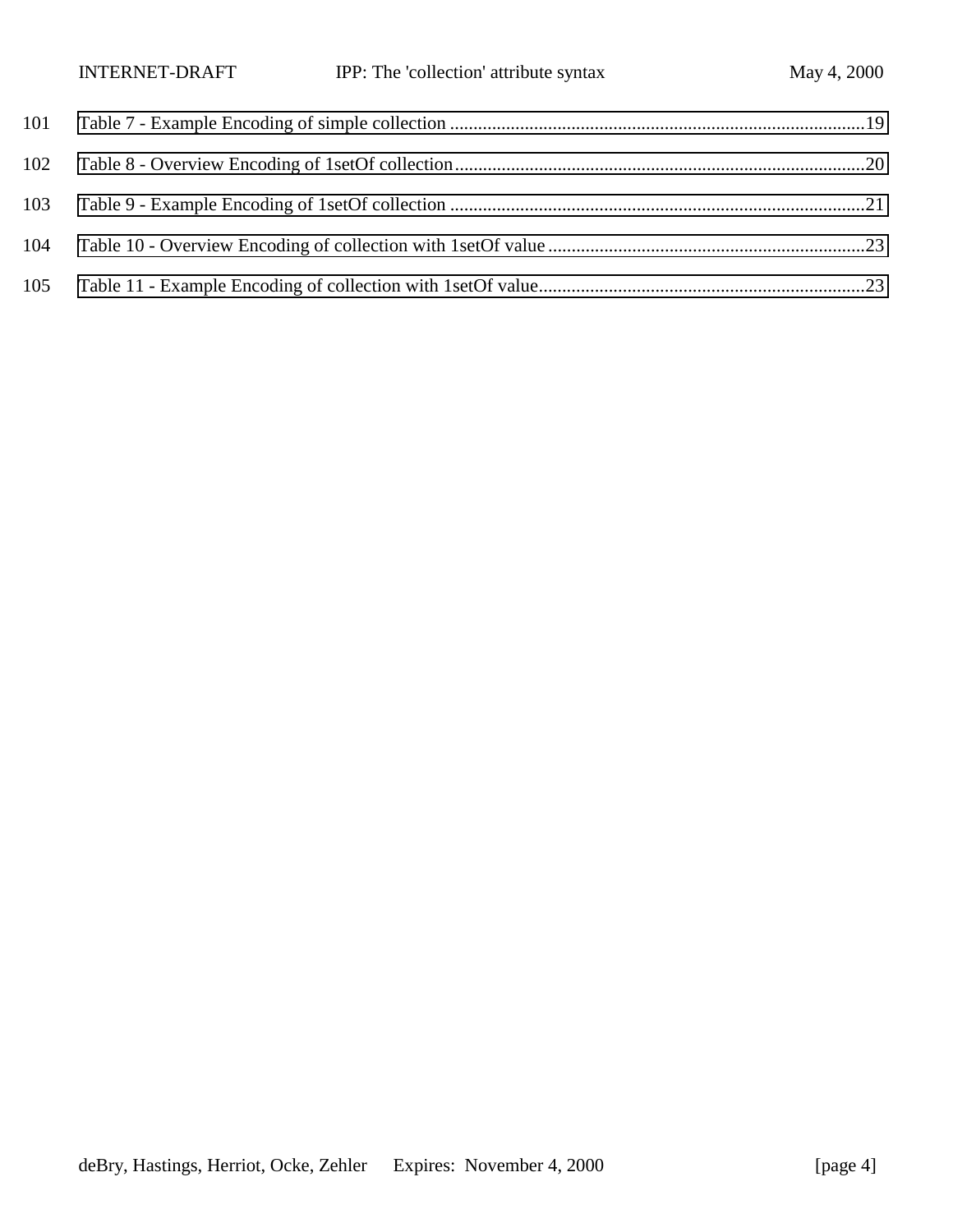### <span id="page-4-0"></span>**1 Problem Statement**

 The IPP Model and Semantics [ipp-mod] supports most of the common data structures that are available in programming languages. It lacks a mechanism for grouping several attributes of different types. The Java language uses the Map to solve this problem and PostScript has a dictionary. The new mechanism for grouping attributes together (called 'collection' mechanism) must allow for optional members and subsequent addition of new members.

 The 'collection' mechanism must be encoded in a manner consistent with existing 1.0 and 1.1 parsing rules (see [ipp-pro]). Current 1.0 and 1.1 parsers that don't support the 'collection' mechanism must not confuse collections or parts of collection they receive with other attributes.

## **2 Solution**

The new mechanism is a new IPP attribute syntax called a 'collection'. As such, each collection value is a

value of an attribute whose attribute syntax type is defined to be a 'collection'. Such an attribute is called a

collection attribute. The name of the collection attribute serves to identify the collection value in an

operation request or response, as with any attribute value.

The 'collection' attribute syntax is a container holding one or more named values (i.e., attributes), which are

called member attributes. Each collection attribute definition document lists the mandatory and optional

member attributes of each collection value. A collection value is similar to an IPP attribute group in a

request or a response, such as the operation attributes group. They both consist of a set of attributes.

 As with any attribute syntax, the document that defines a collection attribute specifies whether the attribute is single-value (collection) or multi-valued (1setOf collection). If the attribute is multi-valued (1setOf collection) each collection value MUST be a separate instance of a single definition of a collection, i.e. it MUST have the same member attributes except for OPTIONAL member attributes. If we view each collection definition as a separate syntax type, this rule continues the IPP/1.1 notion that each attribute has a single type or pattern (e.g. "keyword | name" is a pattern). Without this rule, the supported values would be more difficult to describe and the mechanism defined in item [4](#page-5-0) of section [3.1w](#page-5-0)ould not be sufficient.

The name of each member attribute MUST be unique for a collection attribute, but MAY be the same as the

- name of a member attribute in another collection attribute and/or MAY be the same as the name of an attribute that is not a member of a collection. The rules for naming member attributes are given in section [3.1.](#page-5-0)
- Each member attribute can have any attribute syntax type, including 'collection', and can be either single-
- valued or multi-valued. The length of a collection value is not limited. However, the length of each
- member attribute MUST NOT exceed the limit of its attribute syntax.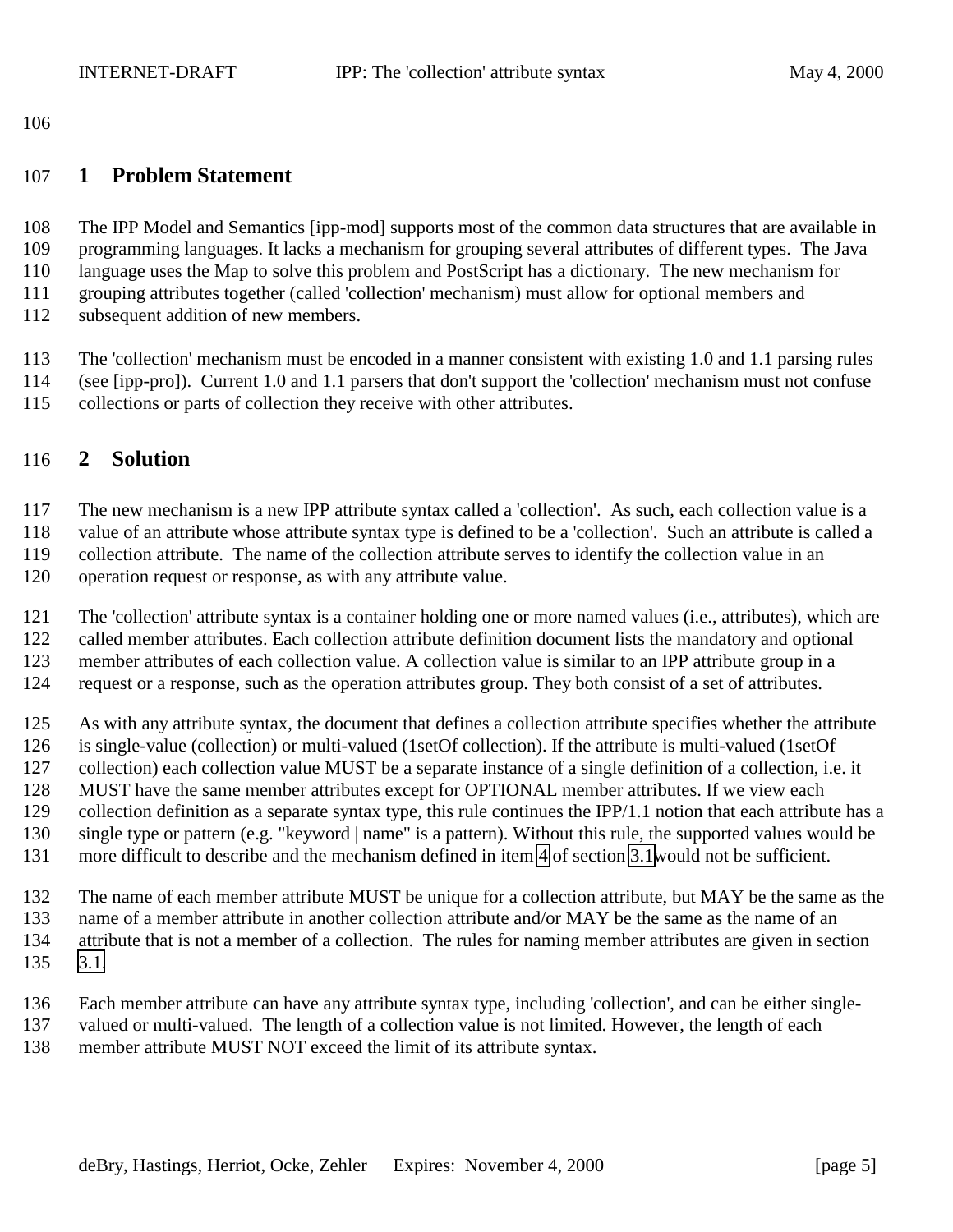- <span id="page-5-0"></span>The member attributes in a collection MAY be in any order in a request or response. When a client sends a
- collection attribute to the Printer, the order that the Printer stores the member attributes of the collection
- value and the order returned in a response MAY be different from the order sent by the client.
- A collection value MUST NOT contains two or more member attributes with the same attribute name.
- Such a collection is mal-formed. Clients MUST NOT submit such malformed requests and Printers MUST
- NOT return such malformed responses. If such a malformed request is submitted to a Printer, the Printer
- MUST (depending on implementation) either (1) reject the request with the 'client-error-bad-request' status
- 146 code (see section 13.1.4.1), or (2) accept the request and use only one of each duplicate member attribute..

# **3 Definition of a Collection Attribute**

This section describes the requirements for any collection attribute definition.

## *3.1 Information to Include*

 When a specification document defines an "xxx" collection attribute, i.e., an attribute whose attribute syntax type is 'collection' or '1setOf collection'; the definition document MUST include the following aspects of the attribute semantics. Suppose the "xxx" collection attribute contains N member attributes named "aaa1", "aaa2", …, "aaaN" ("aaaI" represents any one of these N member attributes).

- 1. The name of the collection attribute MUST be specified (e.g. "xxx"). The selection of the name "xxx" MUST follow the same rules for uniqueness as for attributes of any other syntax type (as defined by IPP/1.1) unless "xxx" is a member attribute of another collection. Then the selection of the name "xxx" MUST follow the rules for uniqueness defined in item [5a\)](#page-6-0) of this list.
- 2. The collection attribute syntax MUST be of type 'collection' or '1setOf collection'.
- 3. The context of the collection attribute MUST be specified, i.e., whether the attribute is an operation attribute, a Job Template attribute, a Job Description attribute, a Printer Description attribute, a member attribute of a particular collection attribute, etc.
- 4. An "xxx-supported" attribute MUST be specified and it has one of the following two forms:
- a) "xxx-supported" is a "1setOf collection" which enumerates all of the supported collection values of "xxx". If a collection of this form contains a nested collection, it MUST be of the same form.
- 
- For example, "media-size-supported" might have the values {{x-dimension:210, y- dimension:297},{x-dimension:297, y-dimension:420}} to show that it supports two values of "media size": A4 (210x297) and A3 (297x420). It does not support other combinations of "x- dimension" and "y-dimension" member attributes, such as 210x420 or 297x297 and it does not supported non-enumerated values, such as 420x595.
- b) "xxx-supported" is a "1setOf type2 keyword" which enumerates the names of all of the member attributes of "xxx": "aaa1", "aaa2", …, "aaaN". If a collection of this form contains a nested collection, it MAY be of either form. See item [5f\) below](#page-6-0) for details on supported values of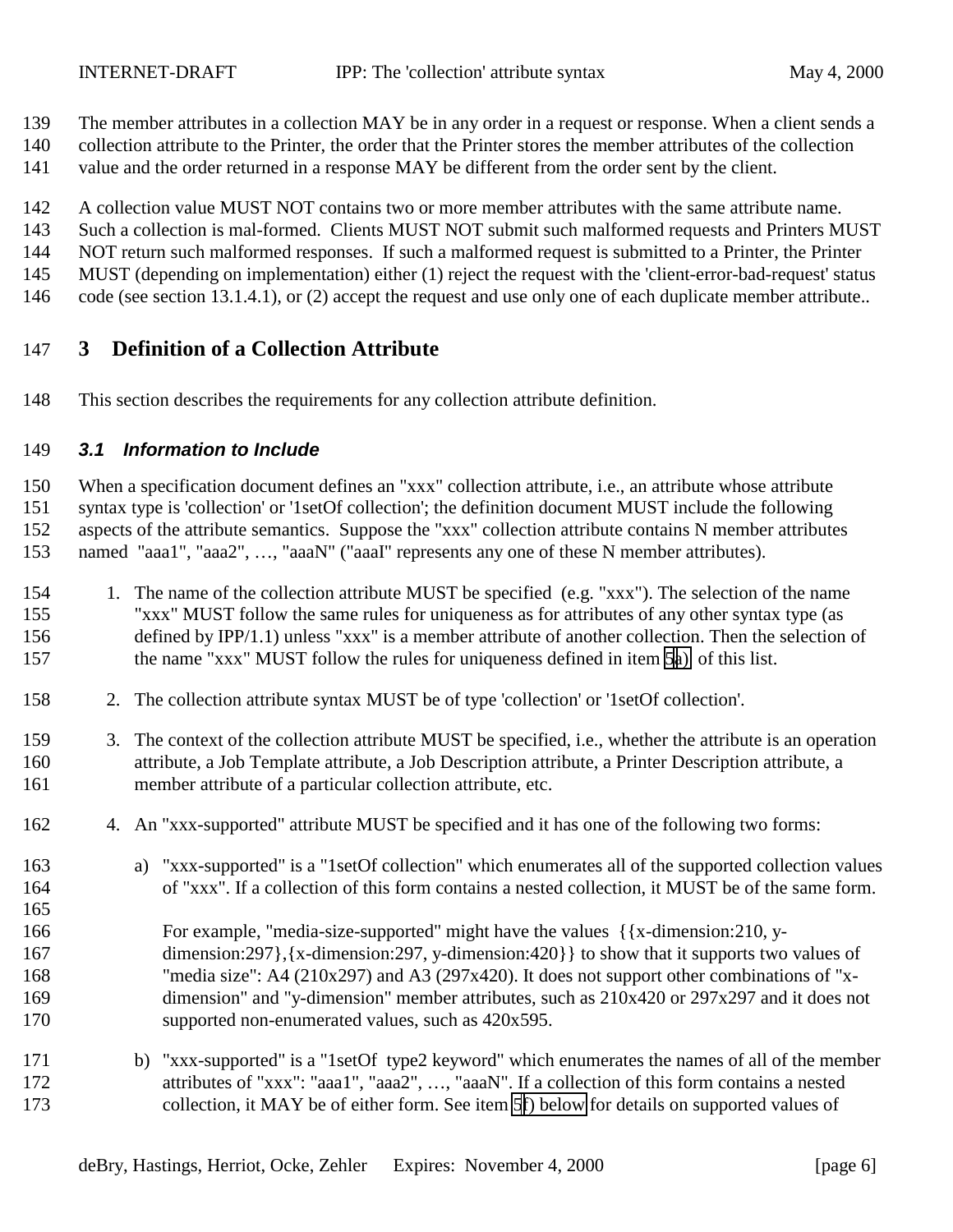- <span id="page-6-0"></span>member attributes.
- For example, "media-col-supported" might have the keyword values: "media-size" and "media-color".
- 5. The member attributes MUST be defined. For each member attribute the definition document MUST provide the following information:
- a) The member attribute's name (e.g., "aaa") MUST be unique within the collection being defined 181 and MUST either
- 182 i) reuse the attribute name of another attribute (that is unique across the entire IPP attribute name space) and have the same syntax and semantics as the reused attribute (if the condition of item [4b](#page-5-0)) above is met). For example, a member attribute definition could reuse the IPP/1.1 "media" attribute.
- ii) potentially occur elsewhere in the entire IPP attribute name space. (if the condition of item [4a\) above](#page-5-0) is met). For example, a member attribute could be "x-dimension" which could potentially occur in another collection or as an attribute outside of a collection.
- iii) be unique across the entire IPP attribute name space (if the condition of item [4b](#page-5-0)) above is met). For example, a member attribute could be "media-color" which must unique be across 191 the entire IPP attribute name space.
- b) Whether the member attribute is REQUIRED or OPTIONAL for the Printer to support
- c) Whether the member attribute is REQUIRED or OPTIONAL for the client to supply in a request
- d) The member attribute's syntax type, which can be any attribute syntax, including '1setOf X', 'collection', and '1setOf collection'. If this attribute name reuses the name of another attribute (case of item a1 above), it MUST have the same attribute syntax, including cardinality (whether or not 1setOf).
- e) The semantics of the "aaa" member attribute. The semantic definition MUST include a description of any constraint or boundary conditions the member attribute places on the associated attribute, especially if the attribute reuses the name of another attribute (case of item a1 above)
- 202 f) The supported values for the each "aaaI" member attribute (of the member attributes "aaa1", "aaa2", …, "aaaN") is specified by one of two mechanisms.
- i) If "xxx-supported" is a "1setOf collection" (see item [4a\) above\)](#page-5-0), the value for each "aaaI" is specified in each collection value of "xxx-supported" in the context of other member attributes. That is, "xxx-supported" enumerates all supported values of "xxx".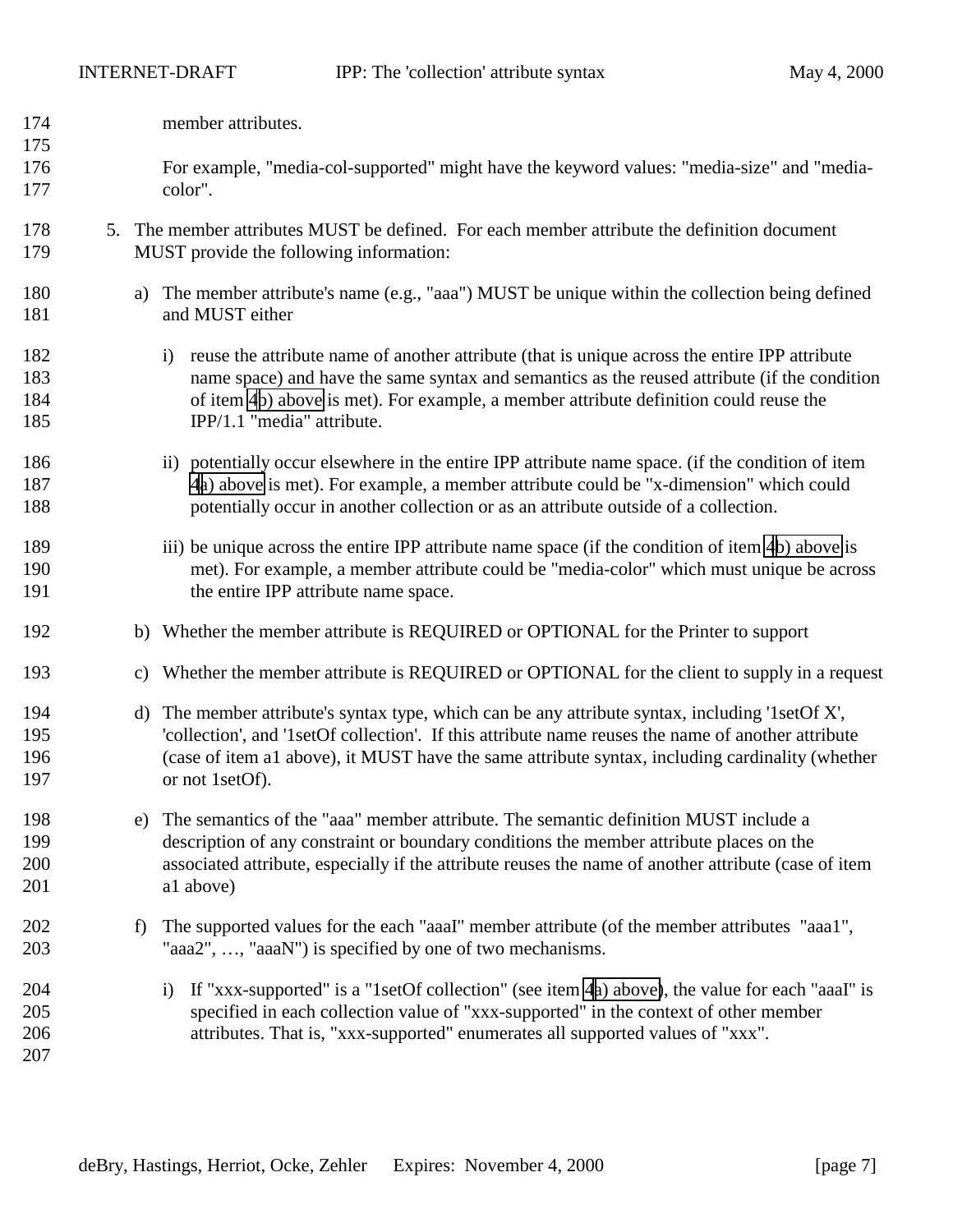ii) If the value of "xxx-supported" is a "1setOf type2 keyword" (see item [4b\) above\)](#page-5-0), the supported values of "aaaI" are the values specified by either i) the "aaaI-supported" attribute or ii) the definition of the member attribute "aaaI" within the document defining the "xxx" attribute. The values of each member attribute "aaaI" are specified independently of other member attributes though a Printer is not required to support all combinations of supported values. For example, "media-col-supported" might have the keyword values: "media-size" and "media-color". Using the first method for defining supported values (an "aaaI-supported" attribute), the collection values of "media-col" are combinations of values of "media-size- supported" and "media-color-supported".If "media-size-supported" has the values of '210x297' and '297x420' and "media-color-supported" has the values of 'white' and 'pink', the 220 Printer might support only the combinations 'white-210x297', 'pink-210x297'and 'white- 297x420', and not 'pink-297x420'. If a collection contains a member "aaaI" whose syntax type is "text", the supported values would probably be defined by the definition of "xxx" rather than by the attribute "aaaI- supported". g) the default value of each "aaaI" member attribute if it is OPTIONAL for a client to supply the "aaa" member attribute in a request. The default value is specified by in the attribute's definition within a document and MUST be one of the following: i) a fixed default 230 ii) a mechanism by which the Printer determines default 231 iii) an indefinite default that is left to the implementation. iv) an attribute that the Printer uses to determine the default 6. The default value of "xxx" if a client does not supply it. The default value is specified by in the attribute's definition within a document and MUST be one of the following: a) a fixed default 236 b) a mechanism by which the Printer determines default c) an indefinite default that is left to the implementation d) a Printer attribute "xxx-default" which is a collection with the same member attributes as "xxx". Though optional member attributes may be absent in which case the Printer uses the defaulting rules of item [5g](#page-6-0)) above. 7. The "xxx-ready (1setOf collection)" attribute if human intervention is required to make many of the supported values available. For example, "media-col" is an attribute which has a "ready" attribute. Most attributes do not have a "ready" attribute.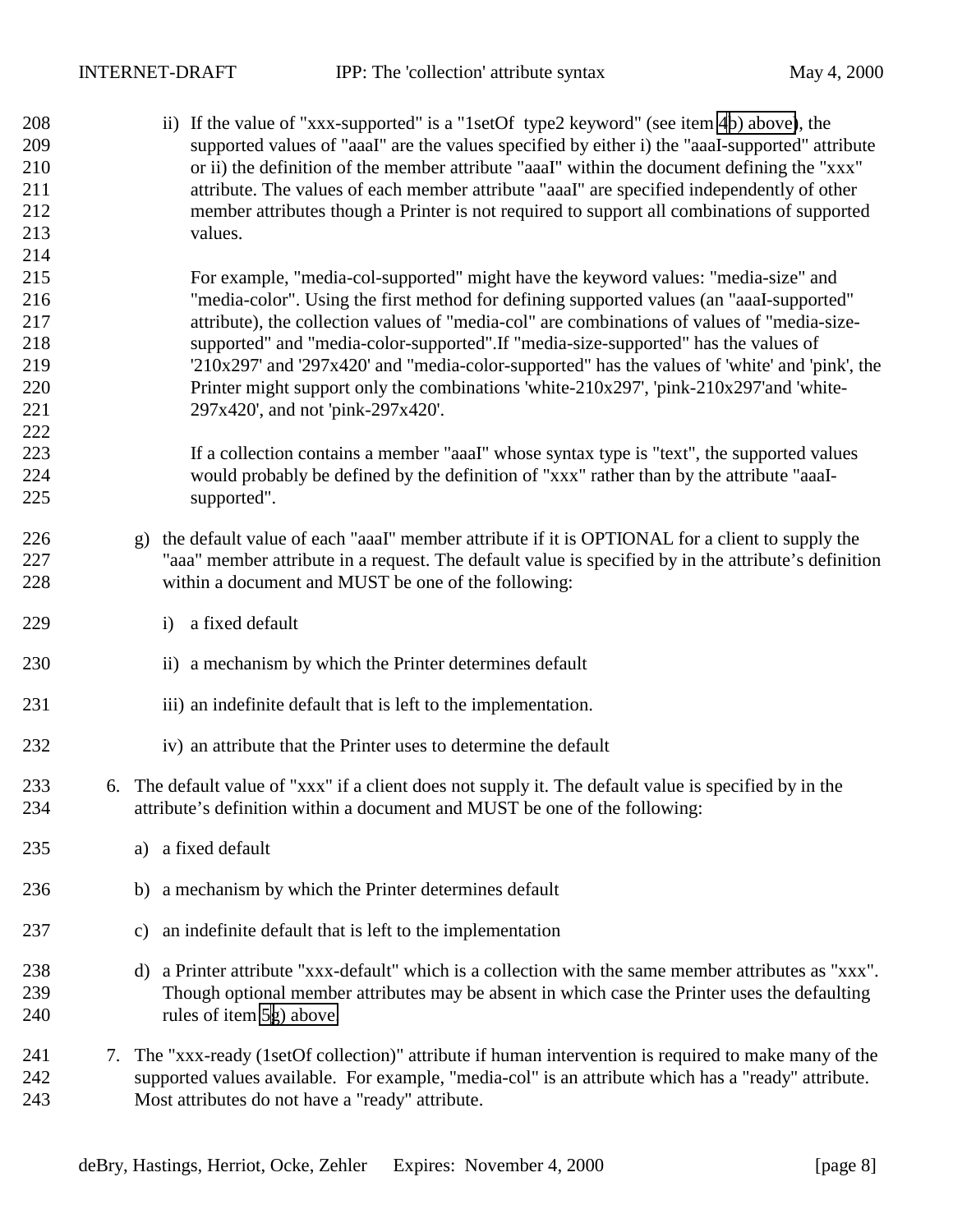#### <span id="page-8-0"></span>*3.2 Nested Collections*

 A member attribute may have a syntax type of 'collection' or '1setOf collection', in which case it is called a nested collection attribute. The rules for a nested collection attribute are the same as for a collection

attribute as specified in section [3.1.](#page-5-0)

## **4 Collection Attributes as Attributes in Operations**

### *4.1 General Rules*

 A collection value is like any other IPP/1.1 value, except that it is structured. The rules for attributes with 251 collection values are the same as for attributes of any other syntax type (see IPP/1.1), be they in any group of a request of a response.

#### *4.2 Unsupported Values*

The rules for returning an unsupported collection attribute are an extension to the current rules:

- 1. If the entire collection attribute is unsupported, then the Printer returns just the collection attribute name with the 'unsupported' out-of-band value (see the beginning of [ipp-mod] section 4.1) in the Unsupported Attributes Group.
- 2. If a collection contains unrecognized, unsupported member attributes and/or conflicting values, the attribute returned in the Unsupported Group is a collection containing the unrecognized, unsupported member attributes, and/or conflicting values. The unrecognized member attributes have an out-of-band value of 'unsupported' (see the beginning of [ipp-mod] section 4.1). The unsupported member attributes and conflicting values have their unsupported or conflicting values.

## **5 Example definition of a collection attribute**

 In some printing environments, it is desirable to allow the client to select the media by its properties, e.g., weight, color, size, etc., instead of by name. In IPP/1.1 (see [ipp-mod]), the "media (type3 keyword | name) Job Template attribute allows selection by name. It is tempting to extend the "media" attribute syntax to include "collection", but then existing clients could not understand default or supported media values that use the collection value. To preserve interoperability, a new attribute MUST BE added, e.g., "media-col (collection)". The following subsections contain a sample definition of a simplified "media-col" attribute. The definition follows the rules in section [3.](#page-5-0)

- Note: we picked the name "media-col" because the name "media" is already in use. Ordinarily the collection attribute would have a name like any other attribute and would not end in "col".
- The member attributes of "media-col" attribute ("media-color (type 3 keyword)" and "media-size
- (collection)") both follow the naming rules of item 4a3 of section [3,](#page-5-0) i.e. the names are unique across the
- entire IPP attribute name space. The member attributes of the "media-size (collection)" member attribute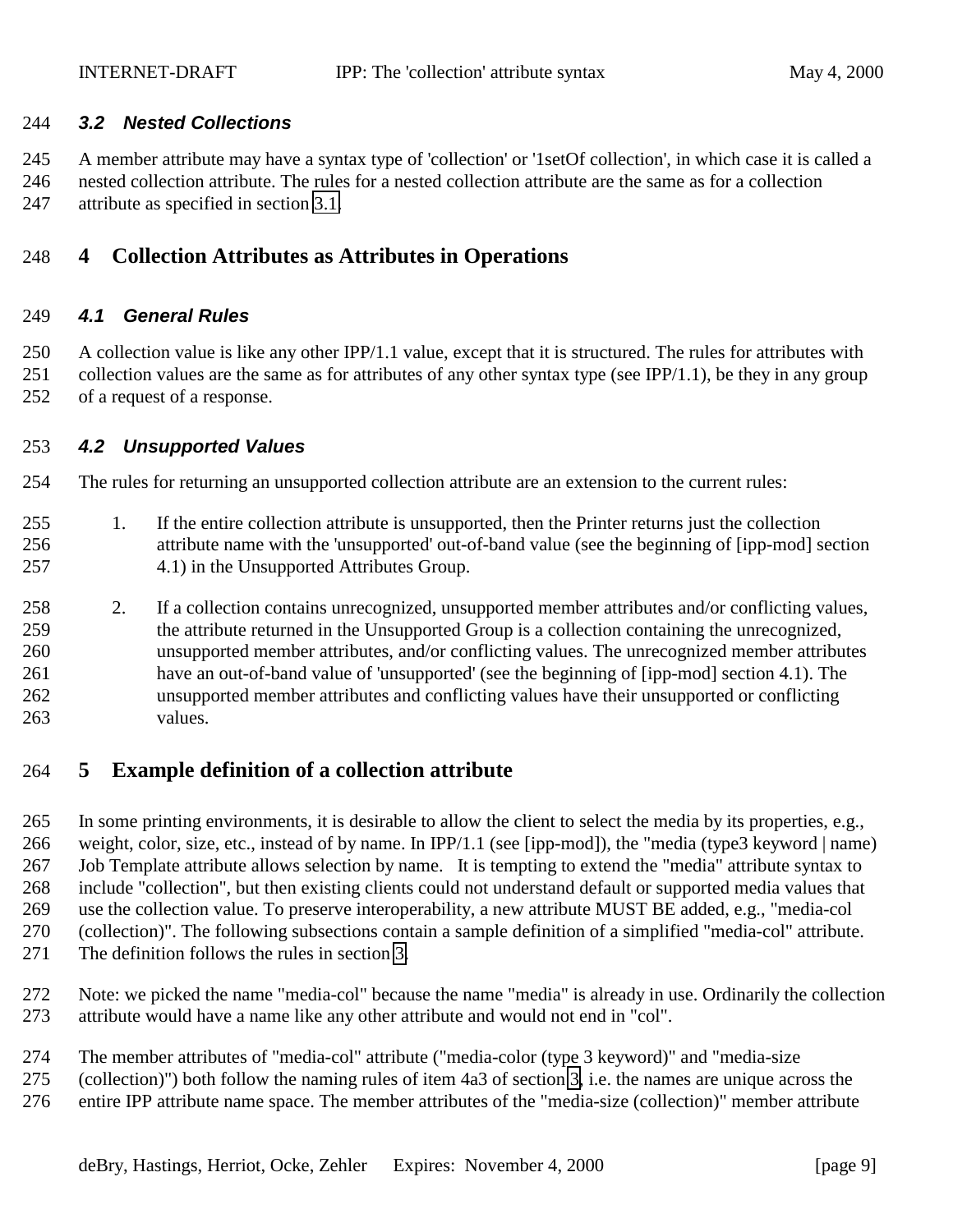<span id="page-9-0"></span> ("x-dimension (integer(0,MAX))" and "y-dimension (integer(0,MAX))") both follow the naming rules of item 4a2 of section [3,](#page-5-0) i.e. they potentially occur elsewhere in the IPP attribute name space.

#### *5.1 media-col (collection)*

 The "media-col" (collection) attribute augments the IPP/1.1 [ipp-mod] "media" attribute. This collection attribute enables a client end user to submit a list of media characteristics to the Printer. When the client specifies media using the "media-col" collection attribute, the Printer object MUST match the requested media exactly. The 'collection' consists of the following member attributes:

#### **Table 1 - "media-col" member attributes**

| Attribute name | attribute syntax             | request     | <b>Printer Support</b> |
|----------------|------------------------------|-------------|------------------------|
| media-color    | type3 keyword   name $(MAX)$ | MAY         | <b>MUST</b>            |
| media-size     | collection                   | <b>MUST</b> | <b>MUST</b>            |

The definitions for the member attributes is given in the following sub-sections:

## **5.1.1 media-color (type3 keyword | name(MAX)**

- This member attribute identifies the color of the media. Valid values are 'red', 'white' and 'blue'
- The "media-color-supported" (1setOf (type3 keyword | name(MAX))) Printer attribute identifies the values of this "media-color" member attribute that the Printer supports, i.e., the colors supported.
- If the client omits this member attribute, the Printer determines the value in an implementation dependent manner.

### **5.1.2 media-size (collection)**

 This member attribute identifies the size of the media. The 'collection' consists of the member attributes shown in Table 2:

| Attribute name |             | attribute syntax  | request     | <b>Printer Support</b> |
|----------------|-------------|-------------------|-------------|------------------------|
|                | x-dimension | integer $(0:MAX)$ | <b>MUST</b> | MUST                   |
|                | y-dimension | integer $(0:MAX)$ | <b>MUST</b> | <b>MUST</b>            |

**Table 2 - "media-size" collection member attributes**

The definitions for the member attributes is given in the following sub-sections: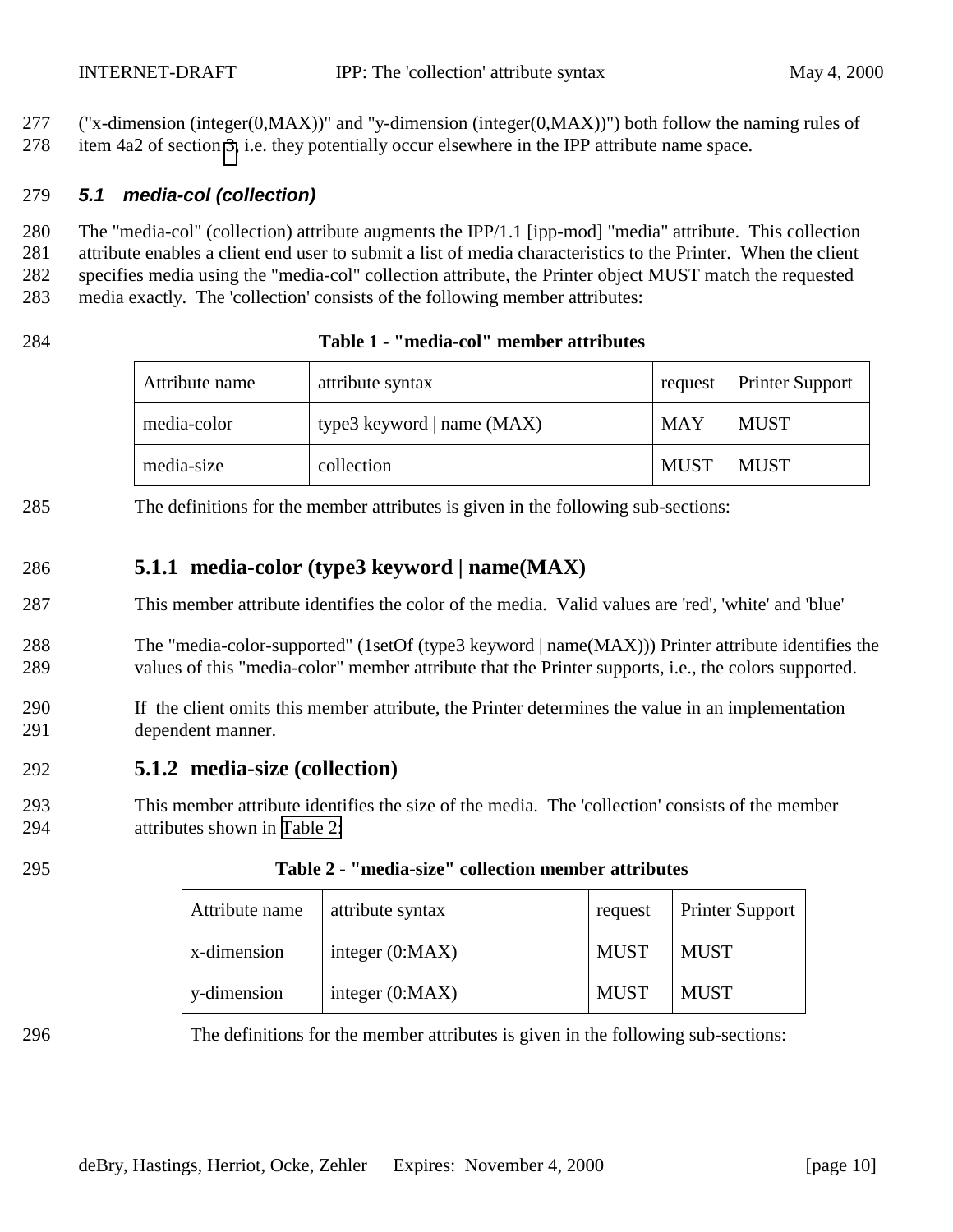## <span id="page-10-0"></span>**5.1.2.1 x-dimension (integer(0:MAX))**

This attribute identifies the width of the media in inch units along the X axis.

## **5.1.2.2 y-dimension (integer(0:MAX))**

This attribute identifies the height of the media in inch units along the Y axis.

### The "media-size-supported" (1setOf collection) Printer attribute identifies the values of this "media-size" member attribute that the Printer supports, i.e., the size combinations supported. The names of the member attributes are the same as the member attributes of the "media-size" collection attribute, namely "x-dimension", and "y-dimension", since they have the same attribute syntax and the same semantics.

### *5.2 media-col-default (collection)*

 The "media-col-default" Printer attribute specifies the media that the Printer uses, if any, if the client omits the "media-col" and "media". Job Template attribute in the Job Creation operation (and the PDL doesn't include a media specification). The member attributes are defined in [Table 1.](#page-9-0) A Printer MUST support the

same member attributes for this default collection attribute as it supports for the corresponding "media-col"

Job Template attribute.

## *5.3 media-col-ready (1setOf collection)*

The "media-col-ready" Printer attribute identifies the media that are available for use without human

 intervention, i.e., the media that are ready to be used without human intervention. The collection value MUST have all of the member attributes that are supported in [Table 1.](#page-9-0)

## *5.4 media-col-supported (1setOf type2 keyword)*

 The "media-col-supported" Printer attribute identifies the keyword names of the member attributes supported in the "media-col" collection Job Template attribute, i.e., the keyword names of the member attributes in [Table 1](#page-9-0) that the Printer supports.

## **6 A Second Example Definition Of A Collection Attribute**

 In some printing environments, it is desirable to allow the client to select the media for the job start sheet. The reason for not adding the 'collection' attribute syntax to the existing "job-sheets" Job Template attribute is the same as for "media". Instead, a new Job Template attribute is introduced, e.g. "job-sheet-col (collection)".

The member attributes of "job-sheet-col" attribute ("job-sheets (type 3 keyword)" and "media (type3

keyword | name)") both follow the naming rules of item 4a1 of section [3,](#page-5-0) i.e they reuse existing IPP

attributes. According to the rules, their supported values come from the existing IPP attributes: "job-sheets-

supported" and "media-supported". However, their default values do not come from "job-sheets-default"

and "media-default", respectively. Rather the definition of "job-sheet-col" says that "job-sheets (type 3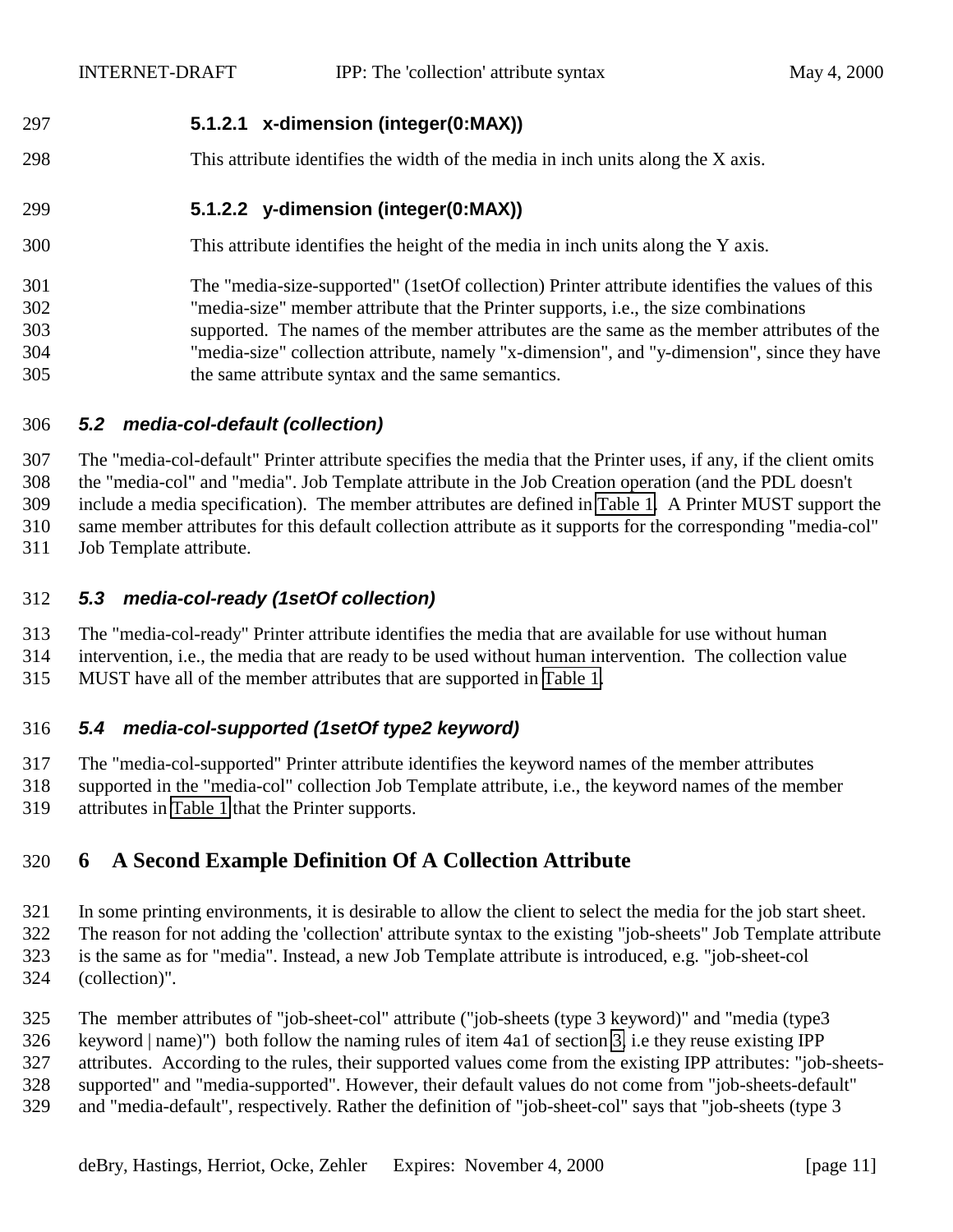- <span id="page-11-0"></span> keyword)" is required and if "media (type3 keyword | name)" is absent, the Printer uses the same media as the rest of the job uses.
- If "job-sheet-col" attribute were defined to contain the member attribute "job-sheet-media (type3 keyword |

name)" instead of "media (type3 keyword | name)", then the definition would also have to specify a "job-

sheet-media-supported (1setOf (type3 keyword | name))" whose values would be independent of "media-

- supported (1setOf (type3 keyword | name))" and would be set separately by a System Administrator.
- The actual text for the definition of the attribute is left as an exercise for the reader.

## **7 Encoding**

 This section defines the additional encoding tags used according to [ipp-pro] and gives an example of their use.

#### *7.1 Additional tags defined for representing a collection attribute value*

- The 'collection' attribute syntax uses the tags defined in Table 3.
- 

#### **Table 3 - Tags defined for encoding the 'collection' attribute syntax**

| Tag name       | Tag value | Meaning                                                     |
|----------------|-----------|-------------------------------------------------------------|
| begCollection  | 0x34      | Begin the collection attribute value.                       |
| endCollection  | 0x37      | End the collection attribute value.                         |
| memberAttrName | 0x4A      | The value is the name of the collection member<br>attribute |

- When encoding a collection attribute "xxx" that contains an attribute "aaa" and is not inside another
- collection, the encoding follows these rules:
- 1. The beginning of the collection is indicated with a value tag that MUST be syntax type 'begCollection' (0x34) with a name length and Name field that represent the name of the collection attribute ("xxx") as with any attribute, followed by a value. The Printer MAY ignore the value and its length of MAY be 0. In the future, however, this field MAY contain useful information, such as the collection name (cf. the name of a C struct).
- 2. Each member attribute is encoded as a sequence of two or more values that appear to be part of a single multi-valued attribute, i.e. 1setOf. The first value after the 'begCollection' value has the attribute syntax 'memberAttrName' (0x4A) and its value holds the name of the first member attribute (e.g. "aaa"). The second value holds the first member's attribute value, which can be of any attribute syntax, except 'memberAttrName' or 'endCollection'. If the first member's attribute value is multi- valued, the third value holds the second value of the first member's value. Otherwise, the third value holds the name of second member attribute (e.g. "bbb") and its attribute syntax is 'memberAttrName'.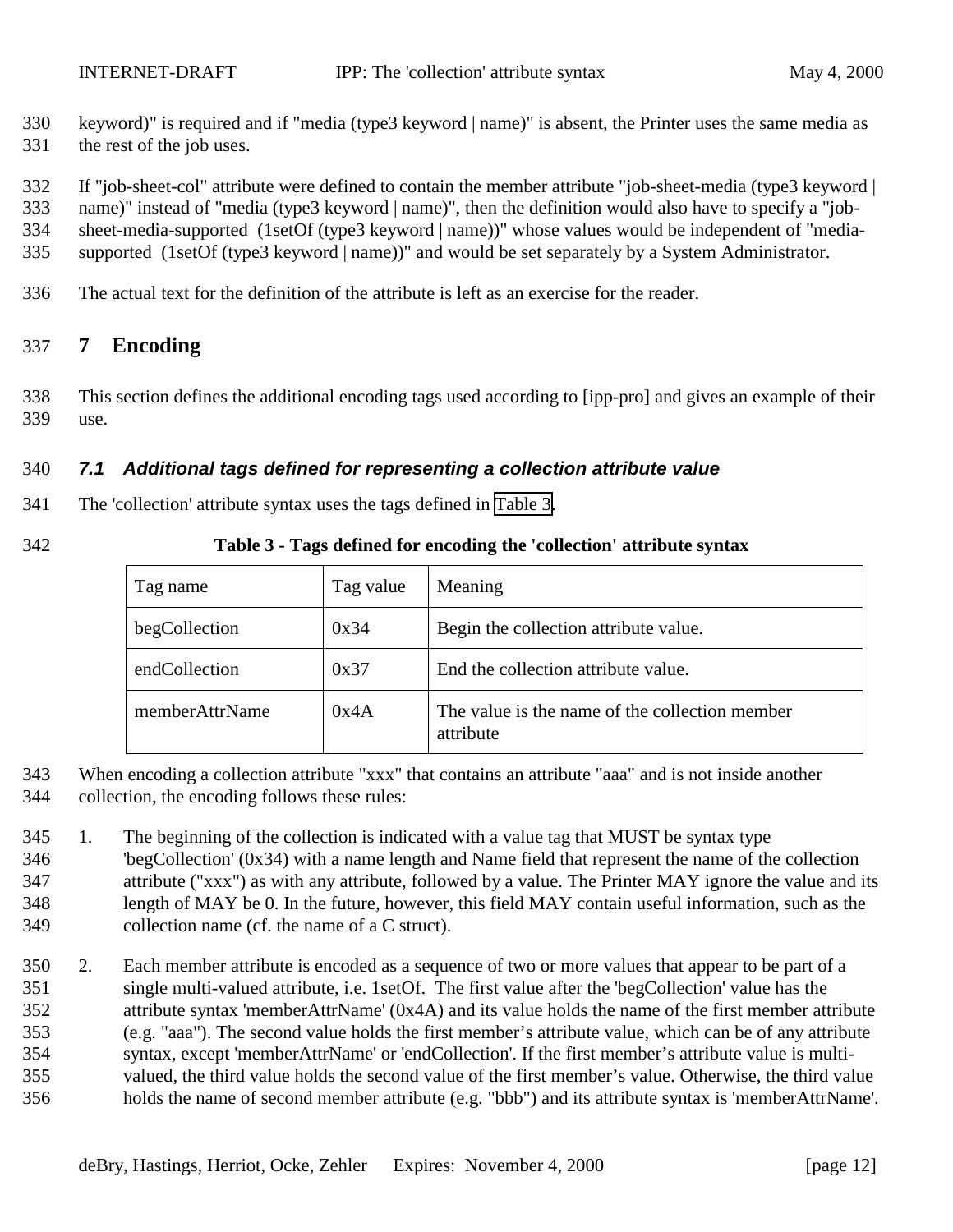<span id="page-12-0"></span>In this case, the fourth member's value is the value of "bbb".

 Note that the technique of encoding a 'collection' as a '1setOf' makes it easy for a Printer that doesn't support a particular collection attribute (or the collection attribute syntax at all) to simply skip over the entire collection value.

- 3. The end of the collection is indicated with a value tag that MUST be syntax type 'endCollection' (e.g. 0x37) and MAY have a zero name length and a zero value length. In the future, this field MAY contain useful information,such as the collection name that matches the one in the 'begCollection' .
- 4. It is valid to have a member attribute that is, itself, a collection attribute, i.e., collections can be nested within collections. This is represented by the occurrence of a member attribute that is of attribute syntax type 'begCollection'. Such a collection is terminated by a matching 'endCollection'. The name of such a member attribute is in the immediately preceding value whose syntax type is 'memberAttrName'.

 5. It is valid for a collection attribute to be multi-valued, i.e., have more than one collection value. If the next attribute immediately following the 'endCollection' has a zero name length and a tag of 'begCollection', then the collection attribute is a multi-valued collection, as with any attribute. This statement applies to collections within collections and collections that are not in collections.

## *7.2 Example encoding: "media-col" (collection)*

 The collection specified in section [5i](#page-8-0)s used for the encoding example shown in [Table 5.](#page-13-0) The example also shows nested collections, since the "media-size" member attribute is a 'collection. The encoding example represents a blue 4x6-index cards and takes 216 octets. The Appendices contains more complex examples.

- Additional examples have been included in the appendices.
- The overall structure of the two collection values can be pictorially represented as:

| 380 | "media-col" $=$ |                                                                                     |
|-----|-----------------|-------------------------------------------------------------------------------------|
| 381 |                 | "media-color" = $"blue';$                                                           |
| 382 |                 | "media-size" $=$                                                                    |
| 383 |                 | "x-dimension" = 6;                                                                  |
| 384 |                 | "y-dimension" $=$ 4                                                                 |
| 385 |                 |                                                                                     |
| 386 |                 |                                                                                     |
| 387 |                 |                                                                                     |
| 388 |                 | The full encoding is in table 4. A simplified view of the encoding looks like this: |
| 389 |                 | Table 4 - Overview Encoding of "media-col" collection                               |

| Tag Value      | Name      | Value       |
|----------------|-----------|-------------|
|                |           |             |
| begCollection  | media-col | 1111        |
| memberAttrName | ,,,,      | media-color |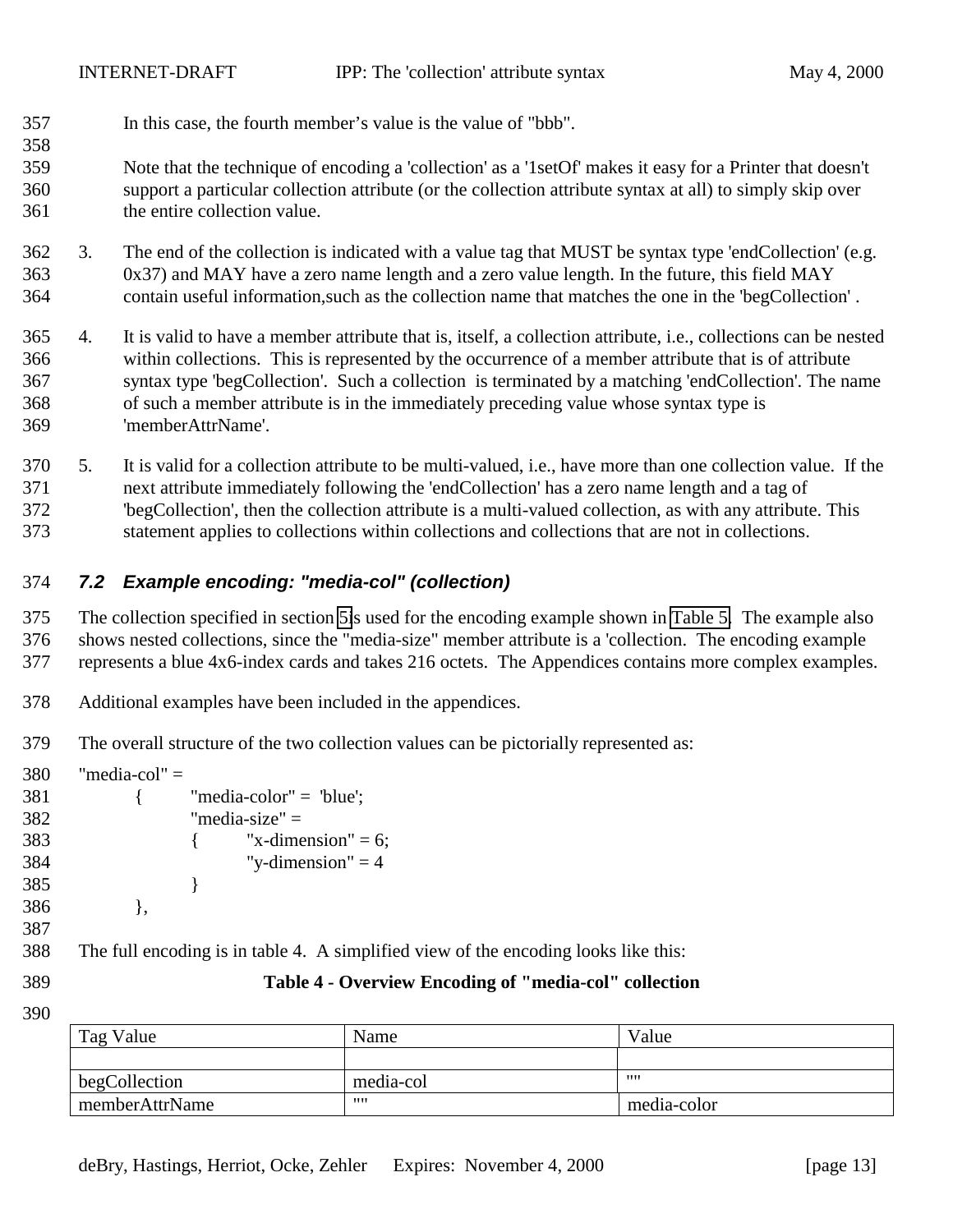<span id="page-13-0"></span>

| keyword        | 1111 | blue        |
|----------------|------|-------------|
| memberAttrName | 1111 | media-size  |
| begCollection  | 1111 | 1111        |
| memberAttrName | 1111 | x-dimension |
| integer        | 1111 | h           |
| memberAttrName | 1111 | y-dimension |
| integer        | 1111 |             |
| endCollection  | 1111 | 1111        |
| endCollection  | 1111 | 1111        |

392

## 393 **Table 5 - Example Encoding of "media-col" collection**

| <b>Octets</b> | <b>Symbolic Value</b> | <b>Protocol field</b> | comments                                             |
|---------------|-----------------------|-----------------------|------------------------------------------------------|
|               |                       |                       |                                                      |
| 0x34          | begCollection         | value-tag             | beginning of the "media-col" collection<br>attribute |
| 0x0009        |                       | name-length           | length of (collection) attribute name                |
| media-col     | media-col             | name                  | name of (collection) attribute                       |
| 0x0000        |                       | value-length          | defined to be 0 for this type                        |
|               |                       |                       | no value (since value-length was 0)                  |
| 0x4A          | memberAttrName        | value-tag             | starts a new member attribute: "media-<br>color"     |
| 0x0000        |                       | name-length           | defined to be 0 for this type, so part of<br>1setOf  |
|               |                       |                       | no name (since name-length was 0)                    |
| 0x000B        |                       | value-length          | length of "media-color" keyword                      |
| media-color   | media-color           | value                 | value is name of 1 <sup>st</sup> member attribute    |
| 0x44          | keyword type          | value-tag             | keyword type                                         |
| 0x0000        |                       | name-length           | 0 indicates 1setOf                                   |
|               |                       |                       | no name (since name-length was 0)                    |
| 0x0004        |                       | value-length          |                                                      |
| blue          | blue                  | value                 | value of 1 <sup>st</sup> member attribute            |
| 0x4A          | memberAttrName        | value-tag             | starts a new member attribute: "media-<br>size"      |
| 0x0000        |                       | name-length           | defined to be 0 for this type, so part of<br>1setOf  |
|               |                       |                       | no name (since name-length was 0)                    |
| 0x000A        |                       | value-length          | length of "media-size" keyword                       |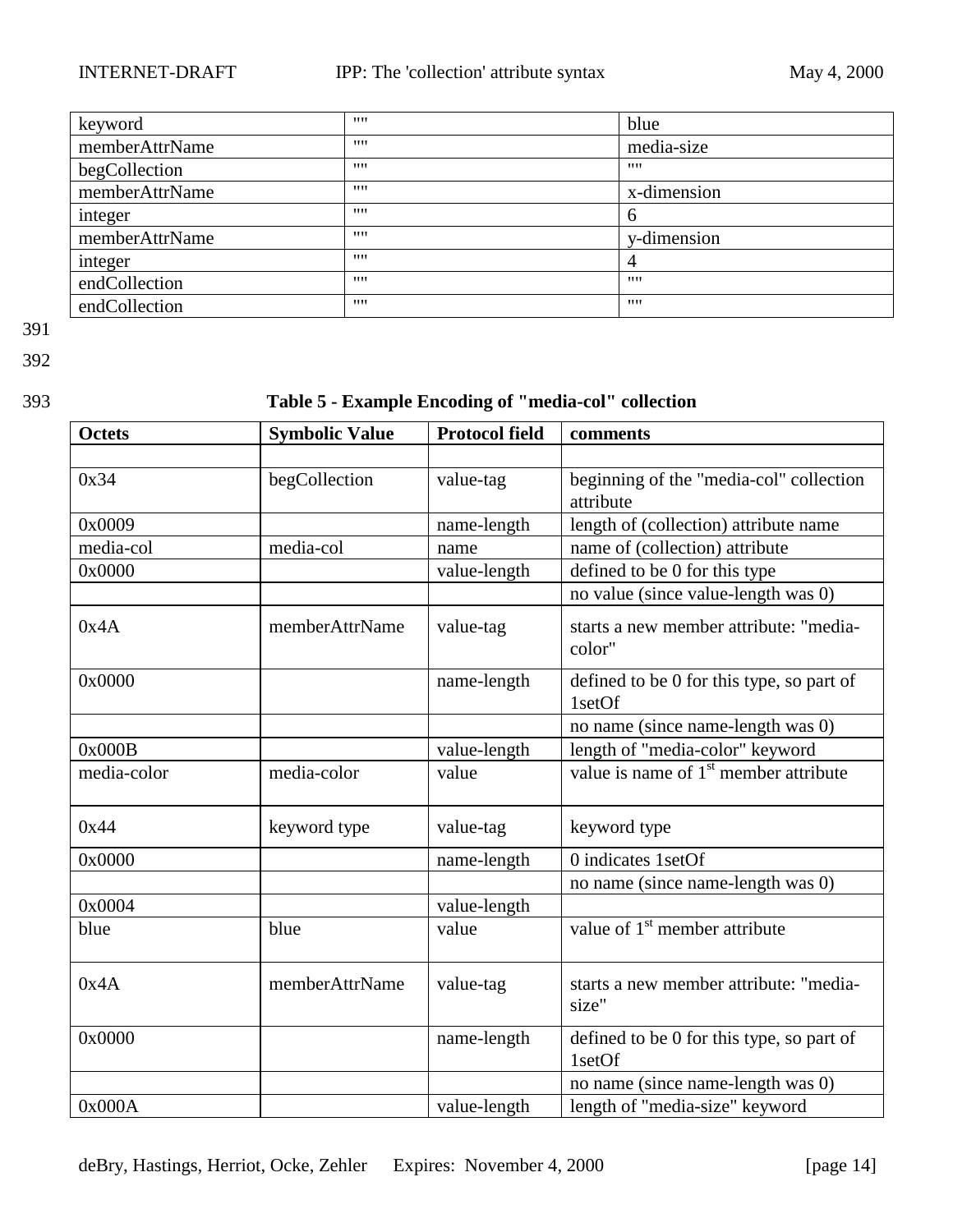| <b>Octets</b> | <b>Symbolic Value</b> | <b>Protocol field</b> | comments                                                                        |
|---------------|-----------------------|-----------------------|---------------------------------------------------------------------------------|
|               |                       |                       |                                                                                 |
| media-size    | media-size            | value                 | Name of $2nd$ member attribute                                                  |
| 0x34          | begCollection         | value-tag             | Beginning of the "media-size" collection<br>attribute which is a sub-collection |
| 0x0000        |                       | name-length           | 0 indicates 1setOf                                                              |
|               |                       |                       | no name (since name-length was 0)                                               |
| 0x0000        |                       | value-length          | collection attribute names have no value                                        |
|               |                       |                       | no value (since value-length was 0)                                             |
| 0x4A          | memberAttrName        | value-tag             | starts a new member attribute: "x-<br>dimension"                                |
| 0x0000        |                       | name-length           | defined to be 0 for this type, so part of<br>1setOf                             |
|               |                       |                       | no name (since name-length was 0)                                               |
| 0x000B        |                       | value-length          | length of "x-dimension" keyword                                                 |
| x-dimension   | x-dimension           | value                 | name of $1st$ sub-collection member<br>attribute                                |
| 0x21          | integer type          | value-tag             | attribute type                                                                  |
| 0x0000        |                       | name-length           | 0 indicates 1setOf                                                              |
|               |                       |                       | no name (since name-length was 0)                                               |
| 0x0004        |                       | value-length          | length of an integer $=$ 4                                                      |
| 0x0006        |                       | value                 | value of $1st$ sub-collection member<br>attribute                               |
| 0x4A          | memberAttrName        | value-tag             | starts a new member attribute: "y-<br>dimension"                                |
| 0x0000        |                       | name-length           | defined to be 0 for this type, so part of<br>1setOf                             |
|               |                       |                       | no name (since name-length was 0)                                               |
| 0x000B        |                       | value-length          | length of the "y-dimension" keyword                                             |
| y-dimension   | y-dimension           | value                 | name of $2nd$ sub-collection member<br>attribute                                |
| 0x21          | integer type          | value-tag             | attribute type                                                                  |
| 0x0000        |                       | name-length           | 0 indicates 1setOf                                                              |
|               |                       |                       | no name (since name-length was 0)                                               |
| 0x0004        |                       | value-length          | length of an integer $=$ 4                                                      |
| 0x0004        |                       | value                 | value of $2^{nd}$ sub-collection member<br>attribute                            |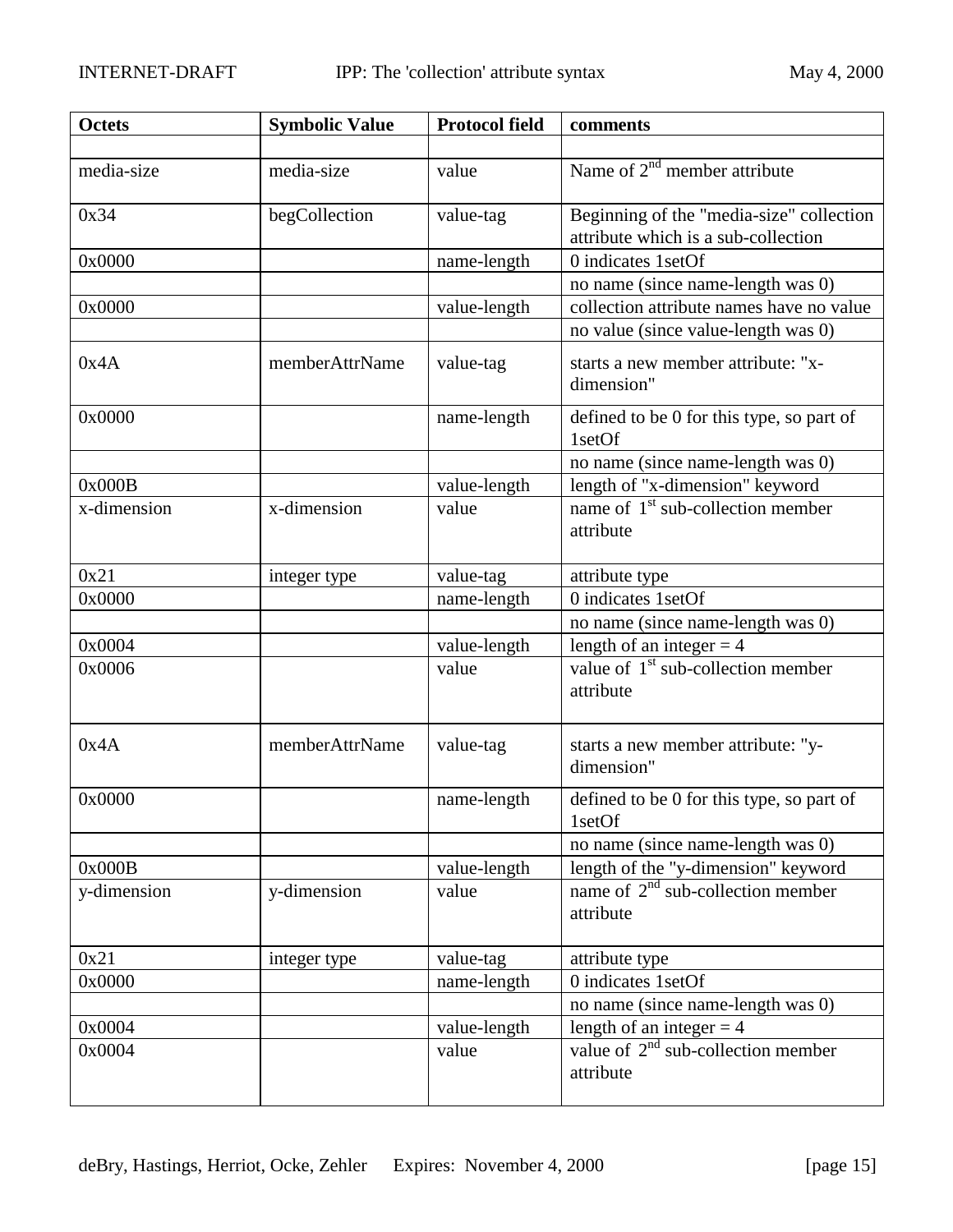<span id="page-15-0"></span>

| <b>Octets</b> | <b>Symbolic Value</b> | <b>Protocol field</b> | comments                                  |
|---------------|-----------------------|-----------------------|-------------------------------------------|
|               |                       |                       |                                           |
| 0x37          | endCollection         | value-tag             | end of the sub-collection                 |
| 0x0000        |                       | name-length           | defined to be 0 for this type, so part of |
|               |                       |                       | 1setOf                                    |
|               |                       |                       | no name (since name-length was 0)         |
| 0x0000        |                       | value-length          | defined to be 0 for this type             |
|               |                       |                       | no value (since value-length was 0)       |
| 0x37          | endCollection         | value-tag             | end of the 1st collection value in 1setOf |
| 0x0000        |                       | name-length           | defined to be 0 for this type, so part of |
|               |                       |                       | 1setOf                                    |
|               |                       |                       | no name (since name-length was 0)         |
| 0x0000        |                       | value-length          | defined to be 0 for this type             |
|               |                       |                       | no value (since value-length was 0)       |

### 394 **8 Legacy issues**

 IPP 1.x Printers and Clients will gracefully ignore collections and its member attributes if it does not understand the collection. The begCollection and endCollection elements each look like an attribute with an attribute syntax that the recipient doesn't support and so should ignore the entire attribute. The individual member attributes and their values will look like a 1setOf values of the collection attribute, so that the Printer simply ignores the entire attribute and all of its values. Returning unsupported attributes is also simple, since only the name of the collection attribute is returned with the 'unsupported' out-of-band value (see section [4.2\)](#page-8-0).

## 402 **9 IANA Considerations**

403 This attribute syntax will be registered with IANA after the WG approves its specification according to the 404 procedures for extension of the IPP/1.1 Model and Semantics [ipp-mod].

### 405 **10 Internationalization Considerations**

406 This attribute syntax by itself has no impact on internationalization. However, the member attributes that 407 are subsequently defined for use in a collection may have internationalization considerations, as may any 408 attribute, according to [ipp-mod].

### 409 **11 Security Considerations**

- 410 This attribute syntax causes no more security concerns than any other attribute syntax. It is only the
- 411 attributes that are subsequently defined to use this or any other attribute syntax that may have security
- 412 concerns, depending on the semantics of the attribute, according to [ipp-mod].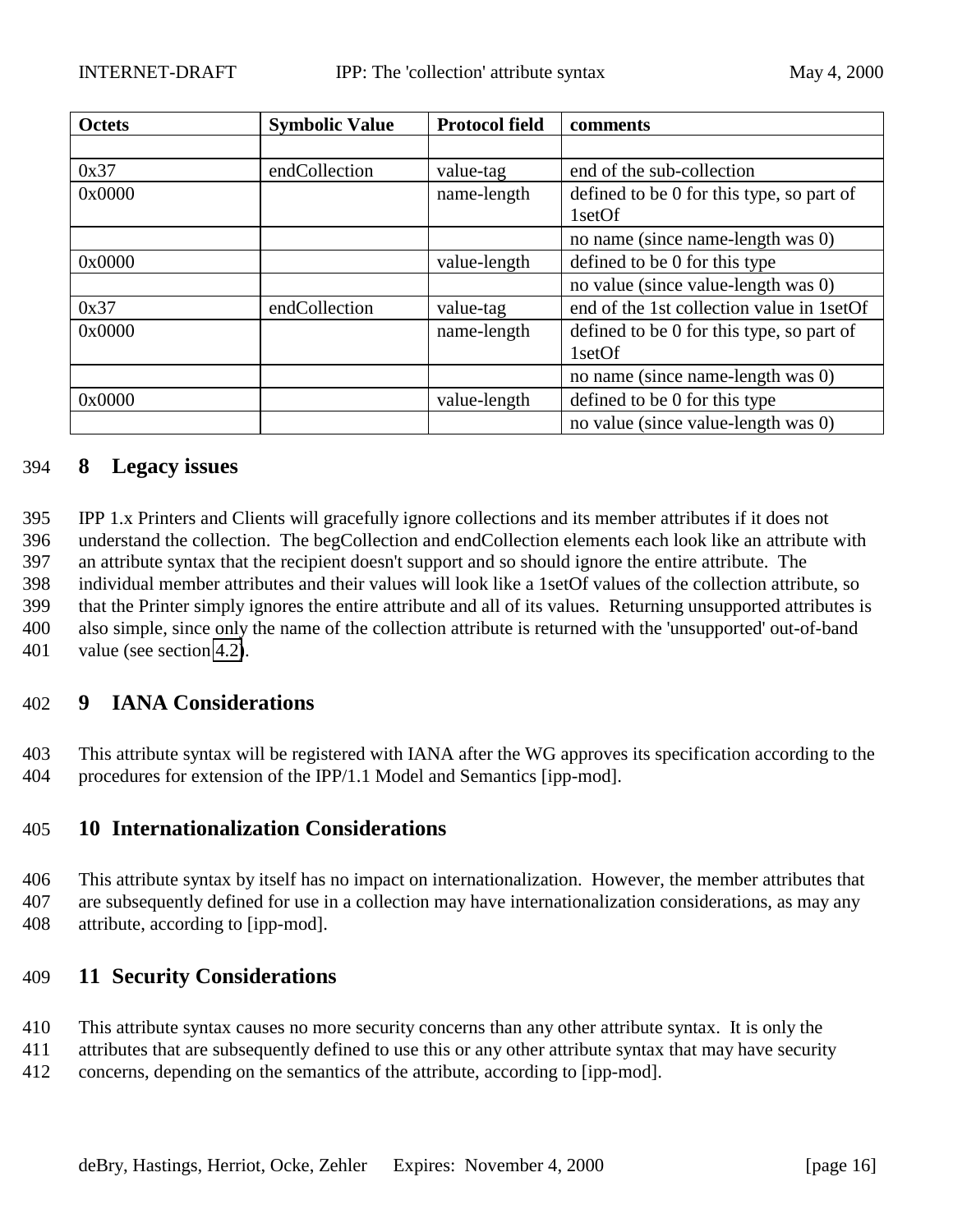## <span id="page-16-0"></span>**12 References**

| 414 | [ipp-mod]                                                                                              |
|-----|--------------------------------------------------------------------------------------------------------|
| 415 | Isaacson, S., deBry, R., Hastings, T., Herriot, R., Powell, P., "Internet Printing Protocol/1.1: Model |
| 416 | and Semantics" draft-ietf-ipp-model-v11-06.txt, March 1, 2000.                                         |
| 417 | [ipp-ntfy]                                                                                             |
| 418 | Isaacson, S., Martin, J., deBry, R., Hastings, T., Shepherd, M., Bergman, R. "Internet Printing        |
| 419 | Protocol/1.0 & 1.1: IPP Event Notification Specification" draft-ietf-ipp-not-spec-02.txt, work in      |
| 420 | progress, February 2, 2000.                                                                            |
| 421 | [ipp-pro]                                                                                              |
| 422 | Herriot, R., Butler, S., Moore, P., Turner, R., "Internet Printing Protocol/1.1: Encoding and          |
| 423 | Transport", draft-ietf-ipp-protocol-v11-05.txt, March 1, 2000.                                         |
| 424 | [RFC2565]                                                                                              |
| 425 | Herriot, R., Butler, S., Moore, P., Tuner, R., "Internet Printing Protocol/1.0: Encoding and           |
| 426 | Transport", RFC 2565, April 1999.                                                                      |
| 427 | [RFC2566]                                                                                              |
| 428 | R. deBry, T. Hastings, R. Herriot, S. Isaacson, P. Powell, "Internet Printing Protocol/1.0: Model and  |
| 429 | Semantics", RFC 2566, April 1999.                                                                      |
| 430 | $[RFC2567]$                                                                                            |
| 431 | Wright, D., "Design Goals for an Internet Printing Protocol", RFC 2567, April 1999.                    |
| 432 | [RFC2568]                                                                                              |
| 433 | Zilles, S., "Rationale for the Structure and Model and Protocol for the Internet Printing Protocol",   |
| 434 | RFC 2568, April 1999.                                                                                  |
| 435 | [RFC2569]                                                                                              |
| 436 | Herriot, R., Hastings, T., Jacobs, N., Martin, J., "Mapping between LPD and IPP Protocols", RFC        |
| 437 | 2569, April 1999.                                                                                      |
| 438 | [RFC2616]                                                                                              |
| 439 | R. Fielding, J. Gettys, J. Mogul, H. Frystyk, L. Masinter, P. Leach, T. Berners-Lee, "Hypertext"       |
| 440 | Transfer Protocol - HTTP/1.1", RFC 2616, June 1999.                                                    |
| 441 | <b>13 Author's Addresses</b>                                                                           |
| 442 | Roger deBry                                                                                            |
| 443 | <b>Utah Valley State College</b>                                                                       |
| 444 | Orem, UT 84058                                                                                         |
| 445 | Phone: (801) 222-8000                                                                                  |

EMail: [debryro@uvsc.edu](mailto:debryro@uvsc.edu)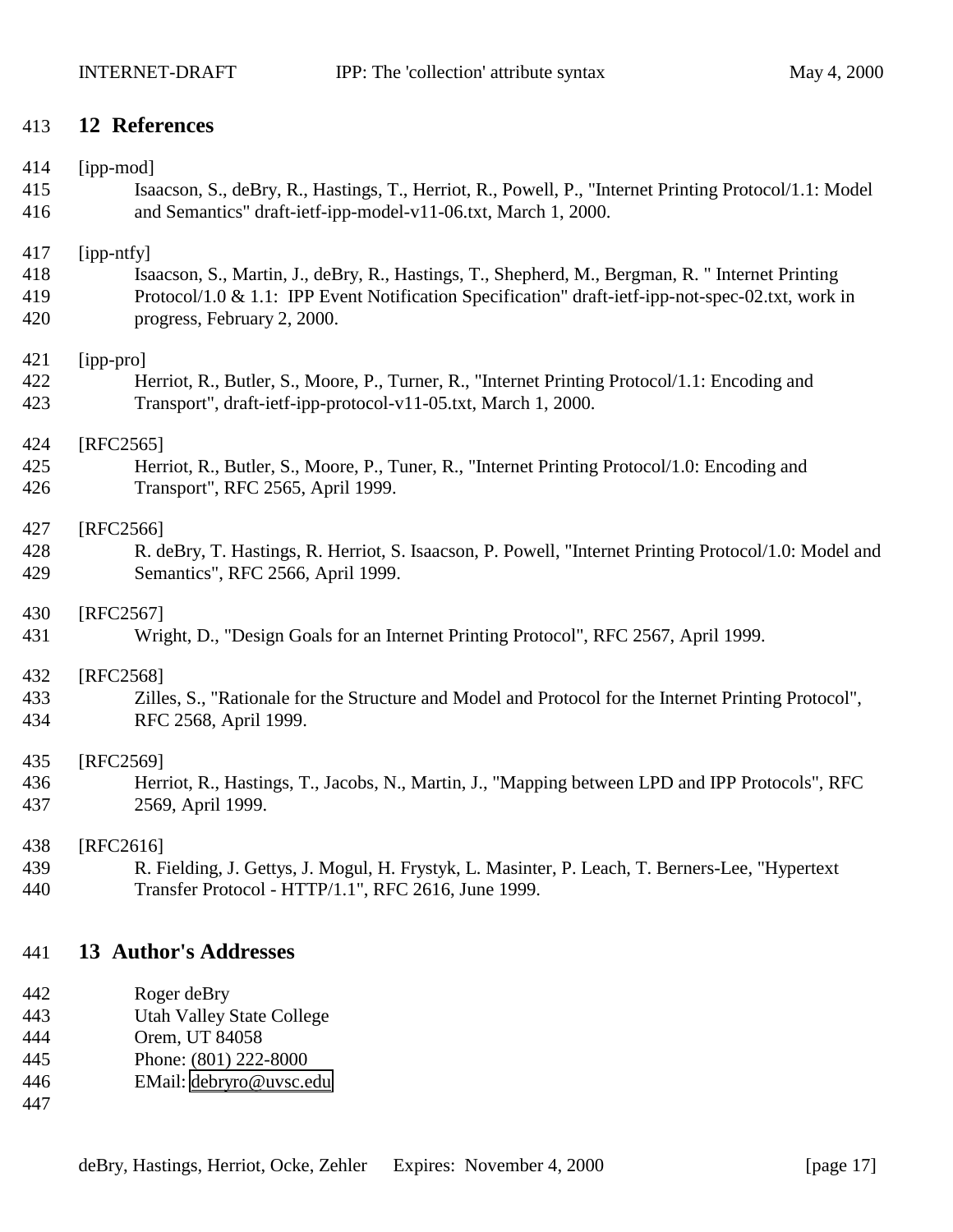<span id="page-17-0"></span>

| 448 | <b>Tom Hastings</b>                   |
|-----|---------------------------------------|
| 449 | <b>Xerox Corporation</b>              |
| 450 | 737 Hawaii St. ESAE 231               |
| 451 | El Segundo, CA 90245                  |
| 452 | Phone: 310-333-6413                   |
| 453 | Fax: 310-333-5514                     |
| 454 | e-mail: hastings@cp10.es.xerox.com    |
| 455 |                                       |
| 456 | <b>Robert Herriot</b>                 |
| 457 | Xerox Corp.                           |
| 458 | 3400 Hill View Ave, Building 1        |
| 459 | Palo Alto, CA 94304                   |
| 460 | Phone: 650-813-7696                   |
| 461 | 650-813-6860<br>Fax:                  |
| 462 | e-mail: robert.herriot@pahv.xerox.com |
| 463 |                                       |
| 464 | <b>Kirk Ocke</b>                      |
| 465 | Xerox Corp.                           |
| 466 | 800 Phillips Rd                       |
| 467 | M/S 139-05A                           |
| 468 | Webster, NY 14580                     |
| 469 | Phone: (716) 442-4832                 |
| 470 | EMail: kirk.ocke@usa.xerox.com        |
| 471 |                                       |
| 472 | Peter Zehler                          |
| 473 | Xerox Corp.                           |
| 474 | 800 Phillips Rd                       |
| 475 | M/S 139-05A                           |
| 476 | Webster, NY 14580                     |
| 477 | Phone: (716) 265-8755                 |
| 478 | EMail: peter.zehler@usa.xerox.com     |
|     |                                       |

# **14 Appendix A: Encoding Example of a Simple Collection**

The overall structure of the collection value can be pictorially represented as:

| " media-size " $=$ |      |                                                                                                         |                                                  |
|--------------------|------|---------------------------------------------------------------------------------------------------------|--------------------------------------------------|
|                    |      |                                                                                                         |                                                  |
|                    |      |                                                                                                         |                                                  |
|                    |      |                                                                                                         |                                                  |
|                    |      |                                                                                                         |                                                  |
|                    |      |                                                                                                         |                                                  |
|                    |      |                                                                                                         |                                                  |
|                    |      |                                                                                                         |                                                  |
| Tag Value          | Name | Value                                                                                                   |                                                  |
|                    |      | "x-dimension" = $6$ ;<br>"y-dimension" $=$ 4<br>A simplified view of the encoding would look like this: | Table 6 - Overview Encoding of simple collection |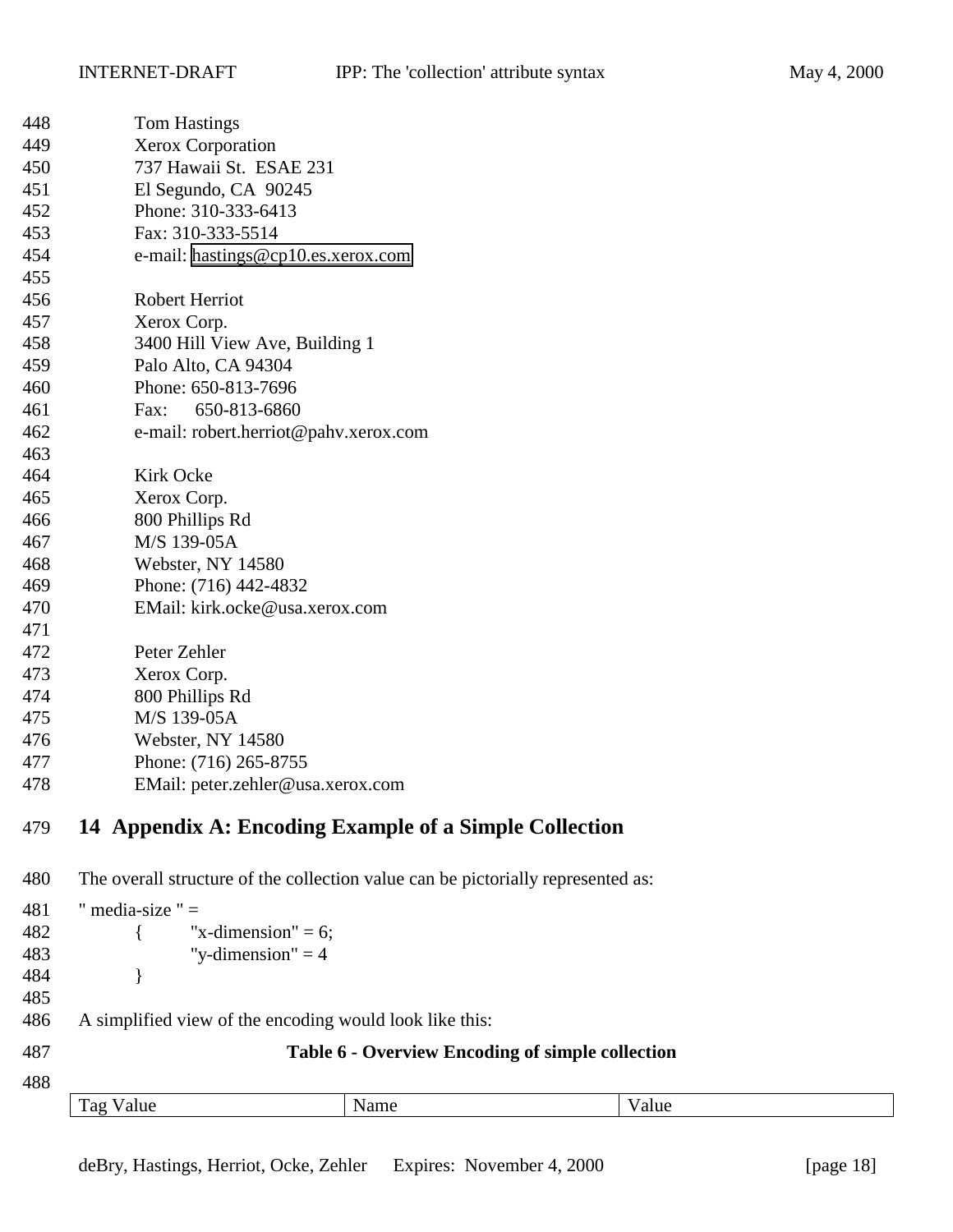<span id="page-18-0"></span>

| begCollection  | media-size | 1111        |
|----------------|------------|-------------|
| memberAttrName |            | x-dimension |
| integer        |            | O           |
| memberAttrName |            | y-dimension |
| integer        | 1111       |             |
| endCollection  | 1111       | 1111        |

489<br>490

Note: "" represents a name or value whose length is 0.

491

## 492 **Table 7 - Example Encoding of simple collection**

| <b>Octets</b> | <b>Symbolic Value</b> | <b>Protocol field</b> | comments                                              |
|---------------|-----------------------|-----------------------|-------------------------------------------------------|
|               |                       |                       |                                                       |
| 0x34          | begCollection         | value-tag             | beginning of the "media-size" collection<br>attribute |
| 0x000A        |                       | name-length           | length of (collection) attribute name                 |
| media-size    | media-size            | name                  | name of (collection) attribute                        |
| 0x0000        |                       | value-length          | defined to be 0 for this type                         |
|               |                       |                       | no value (since value-length was 0)                   |
| 0x4A          | memberAttrName        | value-tag             | starts member attribute: "x-dimension"                |
| 0x0000        |                       | name-length           | defined to be 0 for this type, so part of<br>1setOf   |
|               |                       |                       | no name (since name-length was 0)                     |
| 0x000B        |                       | value-length          | length of "x-dimension" keyword                       |
| x-dimension   | x-dimension           | value                 | name of 1 <sup>st</sup> collection member attribute   |
| 0x21          | integer type          | value-tag             | attribute type                                        |
| 0x0000        |                       | name-length           | 0 indicates 1setOf                                    |
|               |                       |                       | no name (since name-length was 0)                     |
| 0x0004        |                       | value-length          | length of an integer $=$ 4                            |
| 0x0006        |                       | value                 | value of 1 <sup>st</sup> collection member attribute  |
| 0x4A          | memberAttrName        | value-tag             | starts a new member attribute: "y-<br>dimension"      |
| 0x0000        |                       | name-length           | defined to be 0 for this type, so part of<br>1setOf   |
|               |                       |                       | no name (since name-length was 0)                     |
| 0x000B        |                       | value-length          | length of the "y-dimension" keyword                   |
| y-dimension   | y-dimension           | value                 | name of $2nd$ collection member attribute             |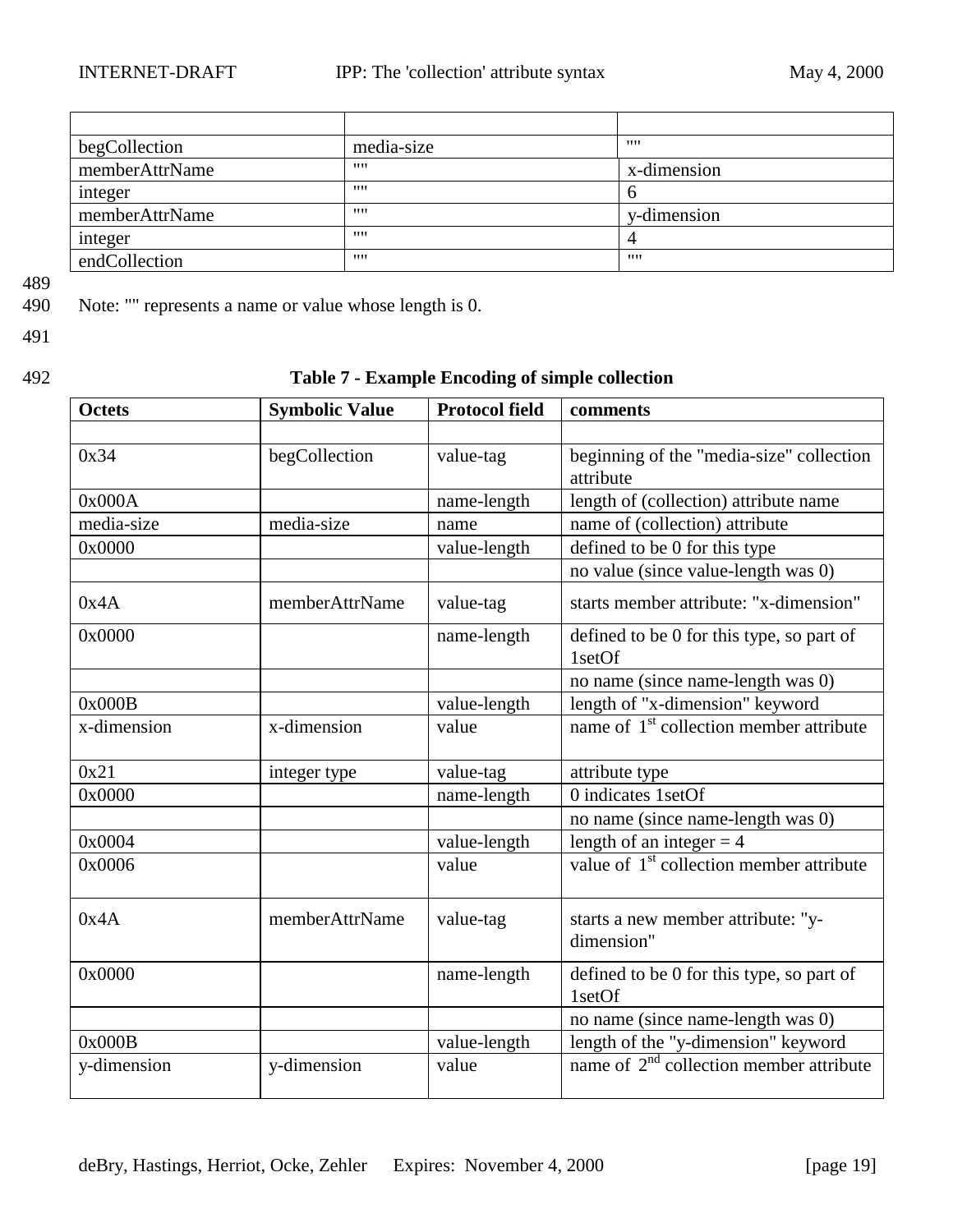<span id="page-19-0"></span>

| <b>Octets</b> | <b>Symbolic Value</b> | <b>Protocol field</b> | comments                                   |
|---------------|-----------------------|-----------------------|--------------------------------------------|
|               |                       |                       |                                            |
| 0x21          | integer type          | value-tag             | attribute type                             |
| 0x0000        |                       | name-length           | 0 indicates 1setOf for media-size          |
|               |                       |                       | no name (since name-length was 0)          |
| 0x0004        |                       | value-length          | length of an integer $=$ 4                 |
| 0x0004        |                       | value                 | value of $2nd$ collection member attribute |
|               |                       |                       |                                            |
| 0x37          | endCollection         | value-tag             | end of the collection                      |
| 0x0000        |                       | name-length           | defined to be 0 for this type, so part of  |
|               |                       |                       | 1setOf                                     |
|               |                       |                       | no name (since name-length was 0)          |
| 0x0000        |                       | value-length          | defined to be 0 for this type              |
|               |                       |                       | no value (since value-length was 0)        |
|               |                       |                       |                                            |

## 494 **15 Appendix B: Encoding Example of 1setOf Collection**

- 495 The overall structure of the collection value can be pictorially represented as:
- 496 "media-size-supported" =
- 497  $\{$  "x-dimension" = 6; 498 "y-dimension"  $= 4$ 499 }, 500  $\{$  "x-dimension" = 3; 501 "y-dimension" =  $5$ 502 }; 503 504

505 A simplified view of the encoding would look like this:

## 506 **Table 8 - Overview Encoding of 1setOf collection**

| Tag Value      | Name                 | Value       |
|----------------|----------------------|-------------|
|                |                      |             |
| begCollection  | media-size-supported | 1111        |
| memberAttrName | 1111                 | x-dimension |
| integer        | 1111                 | 6           |
| memberAttrName | 1111                 | y-dimension |
| integer        | 1111                 | 4           |
| endCollection  | 1111                 | 1111        |
| begCollection  | 1111                 | 1111        |
| memberAttrName | 1111                 | x-dimension |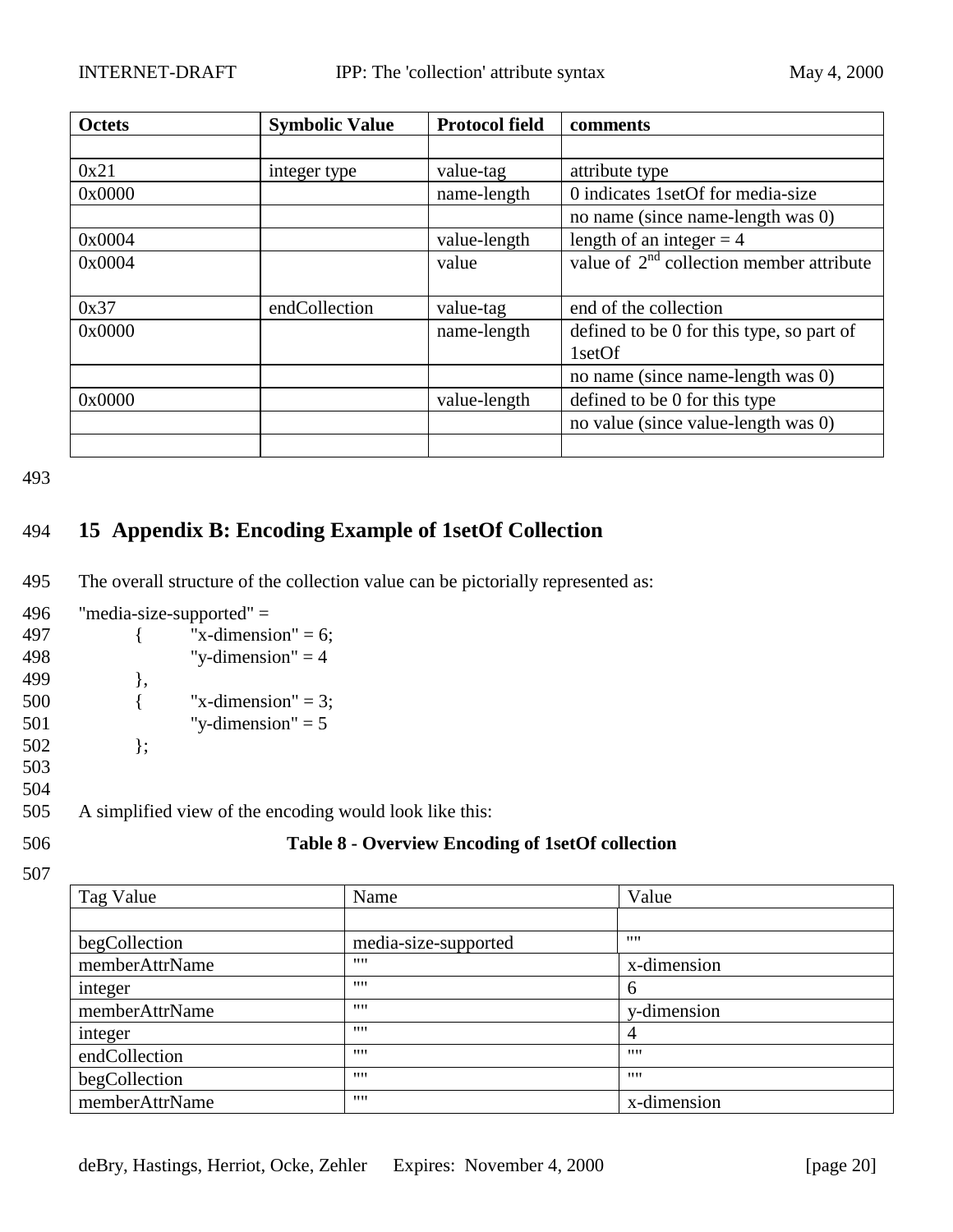<span id="page-20-0"></span>

| integer        | 1111 |             |
|----------------|------|-------------|
| memberAttrName | 1111 | v-dimension |
| integer        | 1111 |             |
| endCollection  | 1111 | 1111        |

## 509 **Table 9 - Example Encoding of 1setOf collection**

| <b>Octets</b>        | <b>Symbolic Value</b> | <b>Protocol field</b> | comments                                            |
|----------------------|-----------------------|-----------------------|-----------------------------------------------------|
|                      |                       |                       |                                                     |
| 0x34                 | begCollection         | value-tag             | beginning of the "media-size-supported              |
|                      |                       |                       | (1setOf collection" attribute                       |
| 0x00014              |                       | name-length           | length of (collection) attribute name               |
| media-size-supported | media-size-           | name                  | name of (collection) attribute                      |
|                      | supported             |                       |                                                     |
| 0x0000               |                       | value-length          | defined to be 0 for this type                       |
|                      |                       |                       | no value (since value-length was 0)                 |
| 0x4A                 | memberAttrName        | value-tag             | starts member attribute: "x-dimension"              |
| 0x0000               |                       | name-length           | defined to be 0 for this type, so part of           |
|                      |                       |                       | 1setOf                                              |
|                      |                       |                       | no name (since name-length was 0)                   |
| 0x000B               |                       | value-length          | length of "x-dimension" keyword                     |
| x-dimension          | x-dimension           | value                 | name of 1 <sup>st</sup> collection member attribute |
|                      |                       |                       |                                                     |
| 0x21                 | integer type          | value-tag             | attribute type                                      |
| 0x0000               |                       | name-length           | 0 indicates 1setOf                                  |
|                      |                       |                       | no name (since name-length was 0)                   |
| 0x0004               |                       | value-length          | length of an integer $=$ 4                          |
| 0x0006               |                       | value                 | value of $1st$ collection member attribute          |
| 0x4A                 | memberAttrName        | value-tag             | starts member attribute: "y-dimension"              |
| 0x0000               |                       | name-length           | defined to be 0 for this type, so part of           |
|                      |                       |                       | 1setOf                                              |
|                      |                       |                       | no name (since name-length was 0)                   |
| 0x000B               |                       | value-length          | length of the "y-dimension" keyword                 |
| y-dimension          | y-dimension           | value                 | name of $2nd$ collection member attribute           |
|                      |                       |                       |                                                     |
| 0x21                 | integer type          | value-tag             | attribute type                                      |
| 0x0000               |                       | name-length           | 0 indicates 1setOf                                  |
|                      |                       |                       | no name (since name-length was 0)                   |
| 0x0004               |                       | value-length          | length of an integer $=$ 4                          |
| 0x0004               |                       | value                 | value of $2nd$ collection member attribute          |
|                      |                       |                       |                                                     |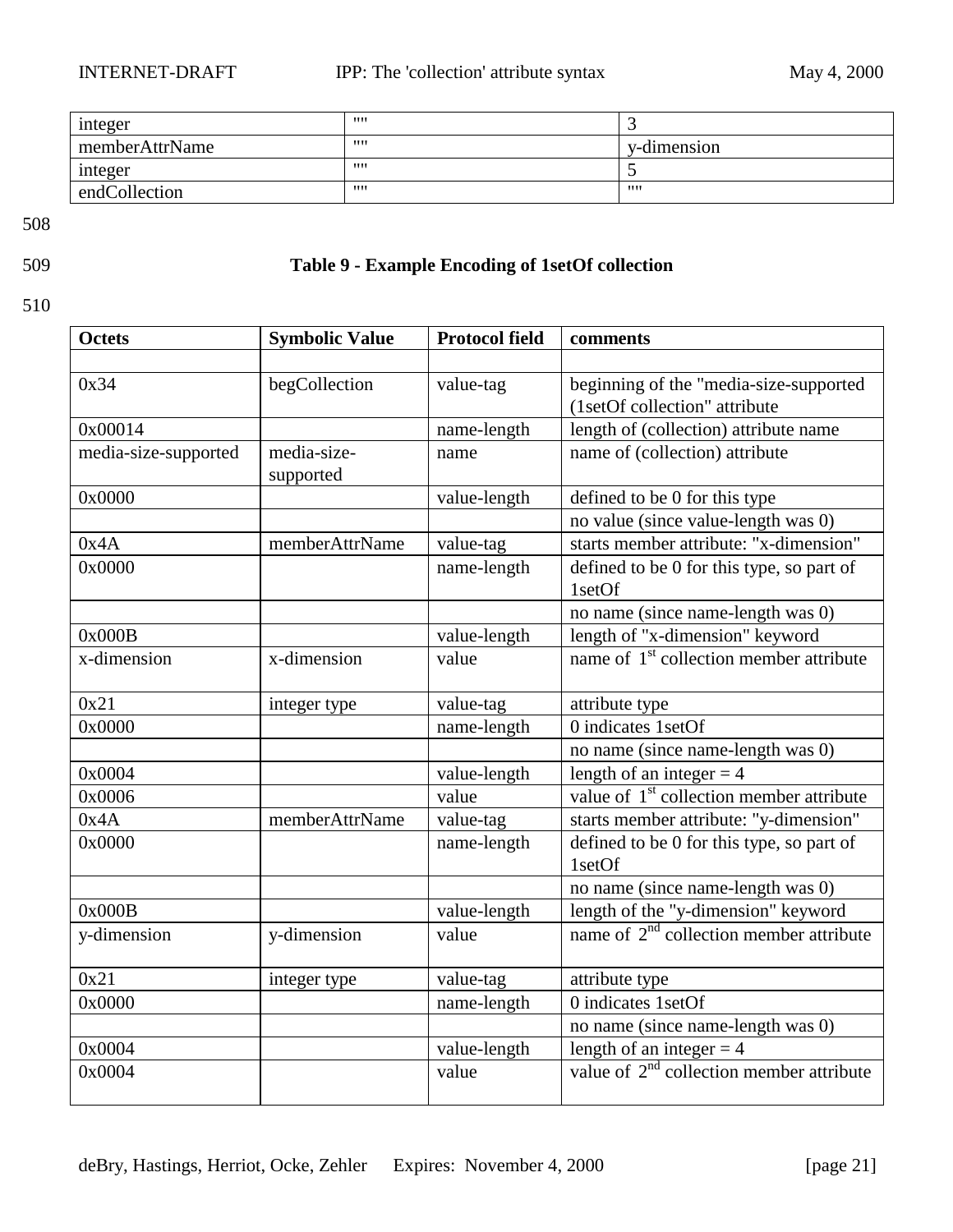| <b>Octets</b> | <b>Symbolic Value</b> | <b>Protocol field</b> | comments                                                                           |
|---------------|-----------------------|-----------------------|------------------------------------------------------------------------------------|
|               |                       |                       |                                                                                    |
| 0x37          | endCollection         | value-tag             | end of the collection                                                              |
| 0x0000        |                       | name-length           | defined to be 0 for this type, so part of<br>1setOf                                |
|               |                       |                       | no name (since name-length was 0)                                                  |
| 0x0000        |                       | value-length          | defined to be 0 for this type                                                      |
|               |                       |                       | no value (since value-length was 0)                                                |
| 0x34          | begCollection         | value-tag             | beginning of the $2nd$ member of the<br>1SetOf "sizes-avail " collection attribute |
| 0x0000        |                       | name-length           | Zero length name indicates this is<br>member of previous attribute                 |
|               |                       | name                  | no name (since name-length was 0)                                                  |
| 0x0000        |                       | value-length          | defined to be 0 for this type                                                      |
|               |                       |                       | no value (since value-length was 0)                                                |
| 0x4A          | memberAttrName        | value-tag             | starts member attribute: "x-dimension"                                             |
| 0x0000        |                       | name-length           | defined to be 0 for this type, so part of<br>1setOf                                |
|               |                       |                       | no name (since name-length was 0)                                                  |
| 0x000B        |                       | value-length          | length of "x-dimension" keyword                                                    |
| x-dimension   | x-dimension           | value                 | name of 1 <sup>st</sup> collection member attribute                                |
| 0x21          | integer type          | value-tag             | attribute type                                                                     |
| 0x0000        |                       | name-length           | 0 indicates 1setOf                                                                 |
|               |                       |                       | no name (since name-length was 0)                                                  |
| 0x0004        |                       | value-length          | length of an integer $=$ 4                                                         |
| 0x0003        |                       | value                 | value of 1 <sup>st</sup> collection member attribute                               |
| 0x4A          | memberAttrName        | value-tag             | starts member attribute: "y-dimension"                                             |
| 0x0000        |                       | name-length           | defined to be 0 for this type, so part of<br>1setOf                                |
|               |                       |                       | no name (since name-length was 0)                                                  |
| 0x000B        |                       | value-length          | length of the "y-dimension" keyword                                                |
| y-dimension   | y-dimension           | value                 | name of $2nd$ collection member attribute                                          |
| 0x21          | integer type          | value-tag             | attribute type                                                                     |
| 0x0000        |                       | name-length           | 0 indicates 1setOf                                                                 |
|               |                       |                       | no name (since name-length was 0)                                                  |
| 0x0004        |                       | value-length          | length of an integer $=$ 4                                                         |
| 0x0005        |                       | value                 | value of $2nd$ collection member attribute                                         |
| 0x37          | endCollection         | value-tag             | end of the 1setOf collection value                                                 |
| 0x0000        |                       | name-length           | defined to be 0 for this type, so part of<br>1setOf                                |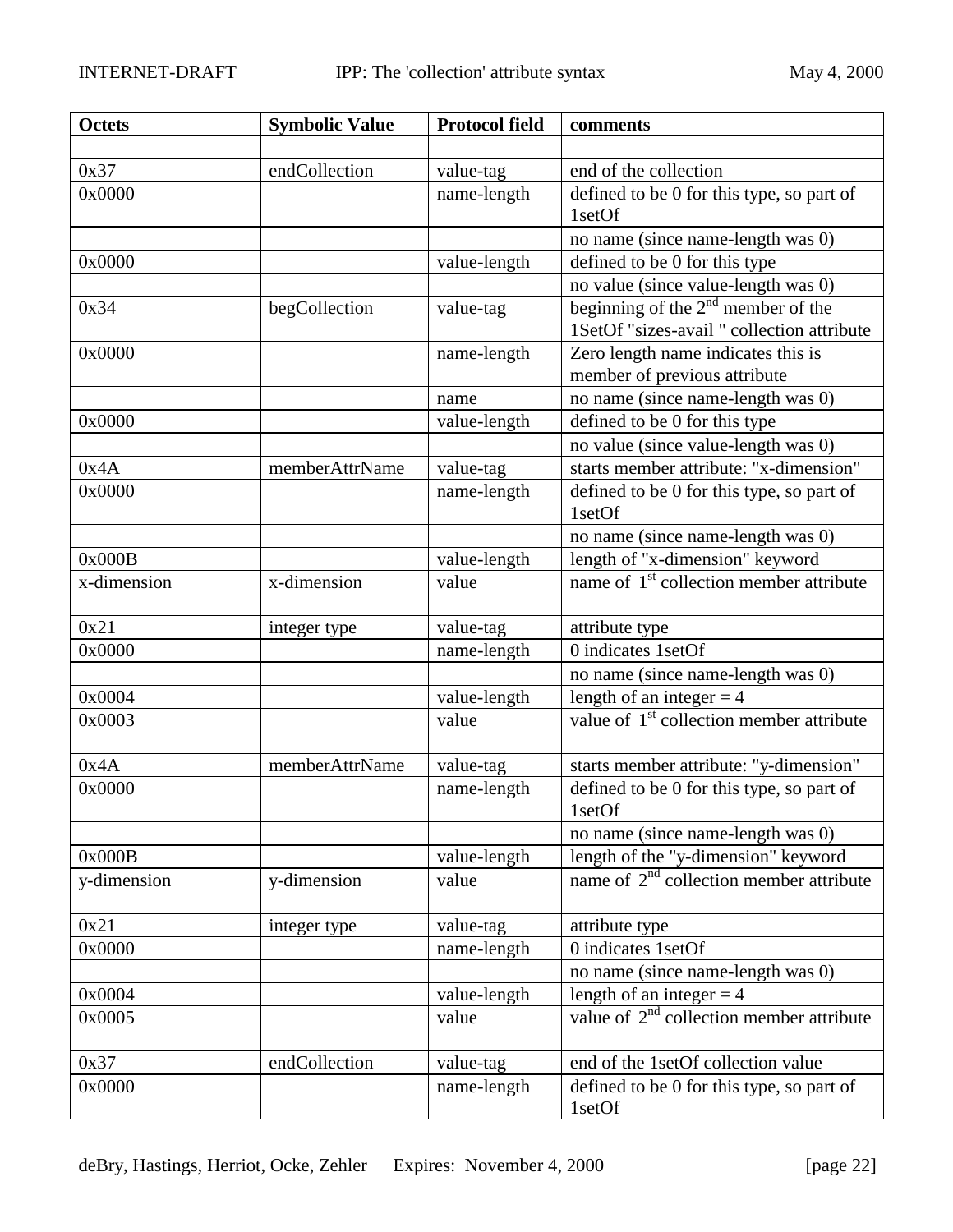<span id="page-22-0"></span>

| <b>Octets</b> | <b>Symbolic Value</b> | <b>Protocol field</b> | comments                               |
|---------------|-----------------------|-----------------------|----------------------------------------|
|               |                       |                       |                                        |
|               |                       |                       | no name (since name-length was 0)      |
| 0x0000        |                       | value-length          | defined to be 0 for this type          |
|               |                       |                       | no value (since value-length was $0$ ) |

512

## 513 **16 Appendix C: Encoding Example of Collection containing 1setOf XXX attribute**

514 The overall structure of the collection value can be pictorially represented as:

- $515$  "wagons" =
- $516$  { "colors" = red, blue; 517 "sizes" = 4, 6, 8
- 518 }
- 519

520 A simplified view of the encoding would look like this:

521

### 522 **Table 10 - Overview Encoding of collection with 1setOf value**

523

| Tag Value      | Name   | Value          |
|----------------|--------|----------------|
|                |        |                |
| begCollection  | wagons | 1111           |
| memberAttrName | 1111   | colors         |
| keyword        | 1111   | red            |
| keyword        | 1111   | blue           |
| memberAttrName | 1111   | sizes          |
| integer        | 1111   | $\overline{4}$ |
| integer        | 1111   | 6              |
| integer        | 1111   | 8              |
| endCollection  | 1111   | 1111           |

524

#### 525 **Table 11 - Example Encoding of collection with 1setOf value**

| <b>Octets</b> | <b>Symbolic Value</b> | <b>Protocol field</b> | comments                              |
|---------------|-----------------------|-----------------------|---------------------------------------|
|               |                       |                       |                                       |
| 0x34          | begCollection         | value-tag             | beginning of the "wagons" collection  |
|               |                       |                       | attribute                             |
| 0x0005        |                       | name-length           | length of (collection) attribute name |
| wagons        | wagons                | name                  | name of (collection) attribute        |
| 0x0000        |                       | value-length          | defined to be 0 for this type         |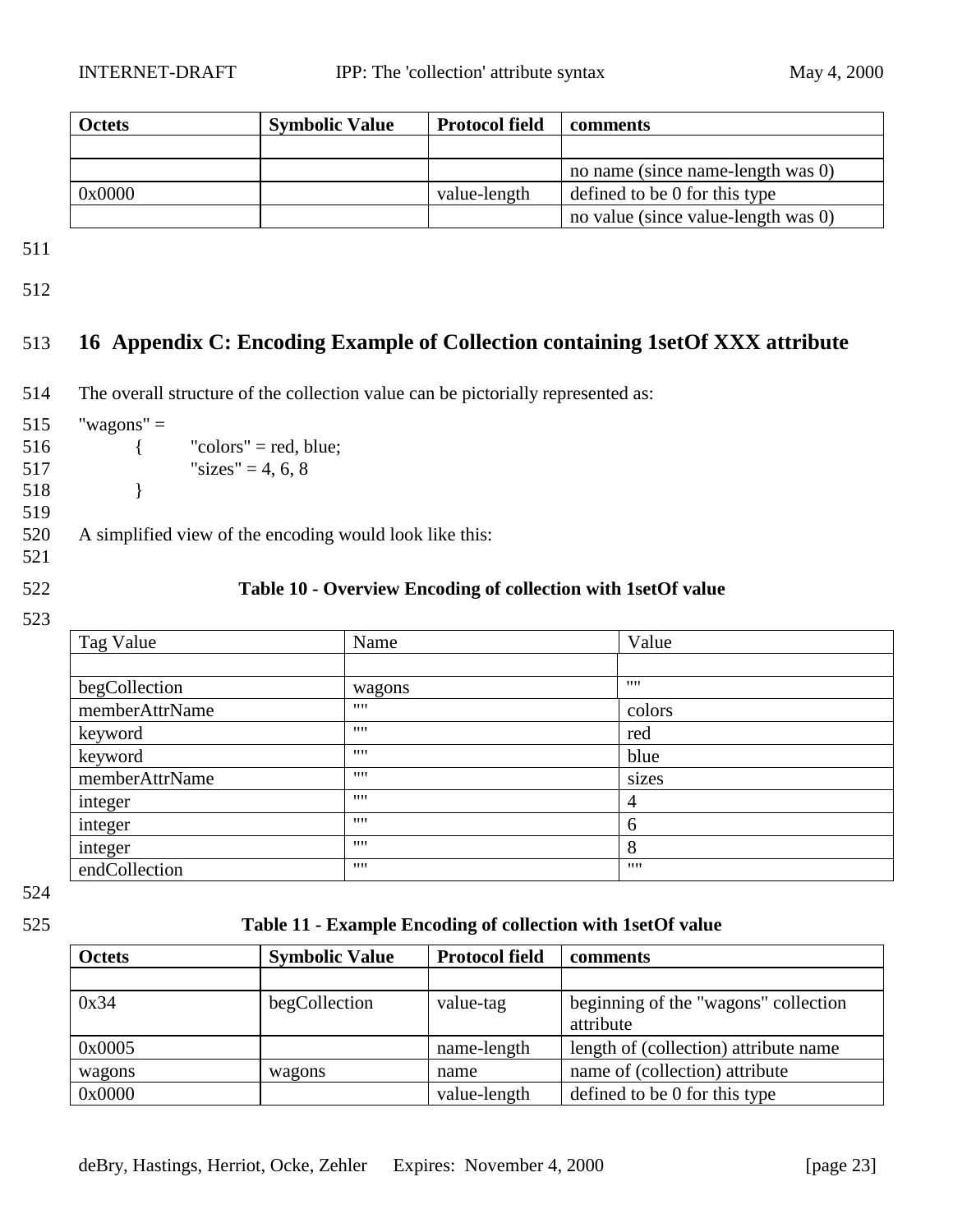| <b>Octets</b> | <b>Symbolic Value</b> | <b>Protocol field</b> | comments                                            |
|---------------|-----------------------|-----------------------|-----------------------------------------------------|
|               |                       |                       |                                                     |
|               |                       |                       | no value (since value-length was 0)                 |
| 0x4A          | memberAttrName        | value-tag             | starts a new member attribute: "colors"             |
| 0x0000        |                       | name-length           | defined to be 0 for this type, so part of<br>1setOf |
|               |                       |                       | no name (since name-length was 0)                   |
| 0x0006        |                       | value-length          | length of "colors" keyword                          |
| colors        | colosr                | value                 | value is name of 1 <sup>st</sup> member attribute   |
| 0x44          | keyword type          | value-tag             | keyword type                                        |
| 0x0000        |                       | name-length           | 0 indicates 1setOf wagons                           |
|               |                       |                       | no name (since name-length was 0)                   |
| 0x0004        |                       | value-length          |                                                     |
| blue          | blue                  | value                 | value of 1 <sup>st</sup> member attribute           |
| 0x44          | keyword type          | value-tag             | keyword type                                        |
| 0x0000        |                       | name-length           | 0 indicates 1setOf wagons                           |
|               |                       |                       | no name (since name-length was 0)                   |
| 0x0003        |                       | value-length          |                                                     |
| red           | red                   | value                 | value of 1 <sup>st</sup> member attribute           |
| 0x4A          | memberAttrName        | value-tag             | starts a new member attribute: "sizes"              |
| 0x0000        |                       | name-length           | defined to be 0 for this type, so part of<br>1setOf |
|               |                       |                       | no name (since name-length was 0)                   |
| 0x0005        |                       | value-length          | length of "length-avail" keyword                    |
| sizes         | sizes                 | value                 | Name of $2nd$ member attribute                      |
| 0x21          | integer type          | value-tag             | attribute type                                      |
| 0x0000        |                       | name-length           | 0 indicates 1setOf wagons                           |
|               |                       |                       | no name (since name-length was 0)                   |
| 0x0004        |                       | value-length          | length of an integer $=$ 4                          |
| 0x0004        |                       | value                 | 1 <sup>st</sup> value for 1SetOf integer attribute  |
| 0x21          | integer type          | value-tag             | attribute type                                      |
| 0x0000        |                       | name-length           | 0 indicates 1setOf                                  |
|               |                       |                       | no name (since name-length was 0)                   |
| 0x0004        |                       | value-length          | length of an integer $=$ 4                          |